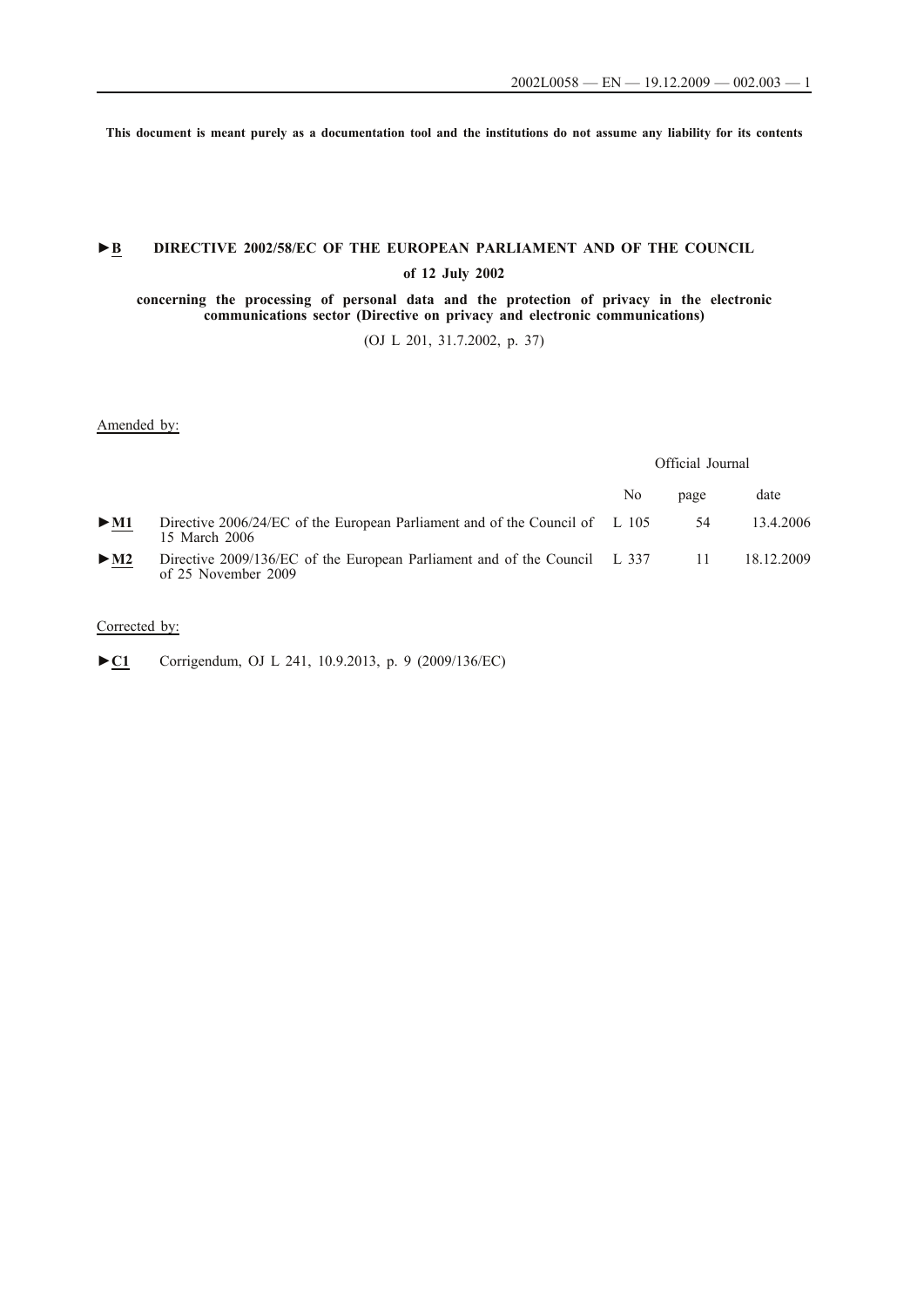#### **DIRECTIVE 2002/58/EC OF THE EUROPEAN PARLIAMENT AND OF THE COUNCIL**

#### **of 12 July 2002**

### **concerning the processing of personal data and the protection of privacy in the electronic communications sector (Directive on privacy and electronic communications)**

THE EUROPEAN PARLIAMENT AND THE COUNCIL OF THE EUROPEAN UNION,

Having regard to the Treaty establishing the European Community, and in particular Article 95 thereof,

Having regard to the proposal from the Commission  $(1)$ ,

Having regard to the opinion of the Economic and Social Committee  $(2)$ ,

Having consulted the Committee of the Regions,

Acting in accordance with the procedure laid down in Article 251 of the Treaty  $(3)$ ,

#### Whereas:

- (1) Directive 95/46/EC of the European Parliament and of the Council of 24 October 1995 on the protection of individuals with regard to the processing of personal data and on the free movement of such data (4) requires Member States to ensure the rights and freedoms of natural persons with regard to the processing of personal data, and in particular their right to privacy, in order to ensure the free flow of personal data in the Community.
- (2) This Directive seeks to respect the fundamental rights and observes the principles recognised in particular by the Charter of fundamental rights of the European Union. In particular, this Directive seeks to ensure full respect for the rights set out in Articles 7 and 8 of that Charter.
- (3) Confidentiality of communications is guaranteed in accordance with the international instruments relating to human rights, in particular the European Convention for the Protection of Human Rights and Fundamental Freedoms, and the constitutions of the Member States.

<sup>(1)</sup> OJ C 365 E, 19.12.2000, p. 223.

<sup>(2)</sup> OJ C 123, 25.4.2001, p. 53.

 $(3)$  Opinion of the European Parliament of 13 November 2001 (not yet published in the Official Journal), Council Common Position of 28 January 2002 (OJ C 113 E, 14.5.2002, p. 39) and Decision of the European Parliament of 30 May 2002 (not yet published in the Official Journal). Council Decision of 25 June 2002.

<sup>(4)</sup> OJ L 281, 23.11.1995, p. 31.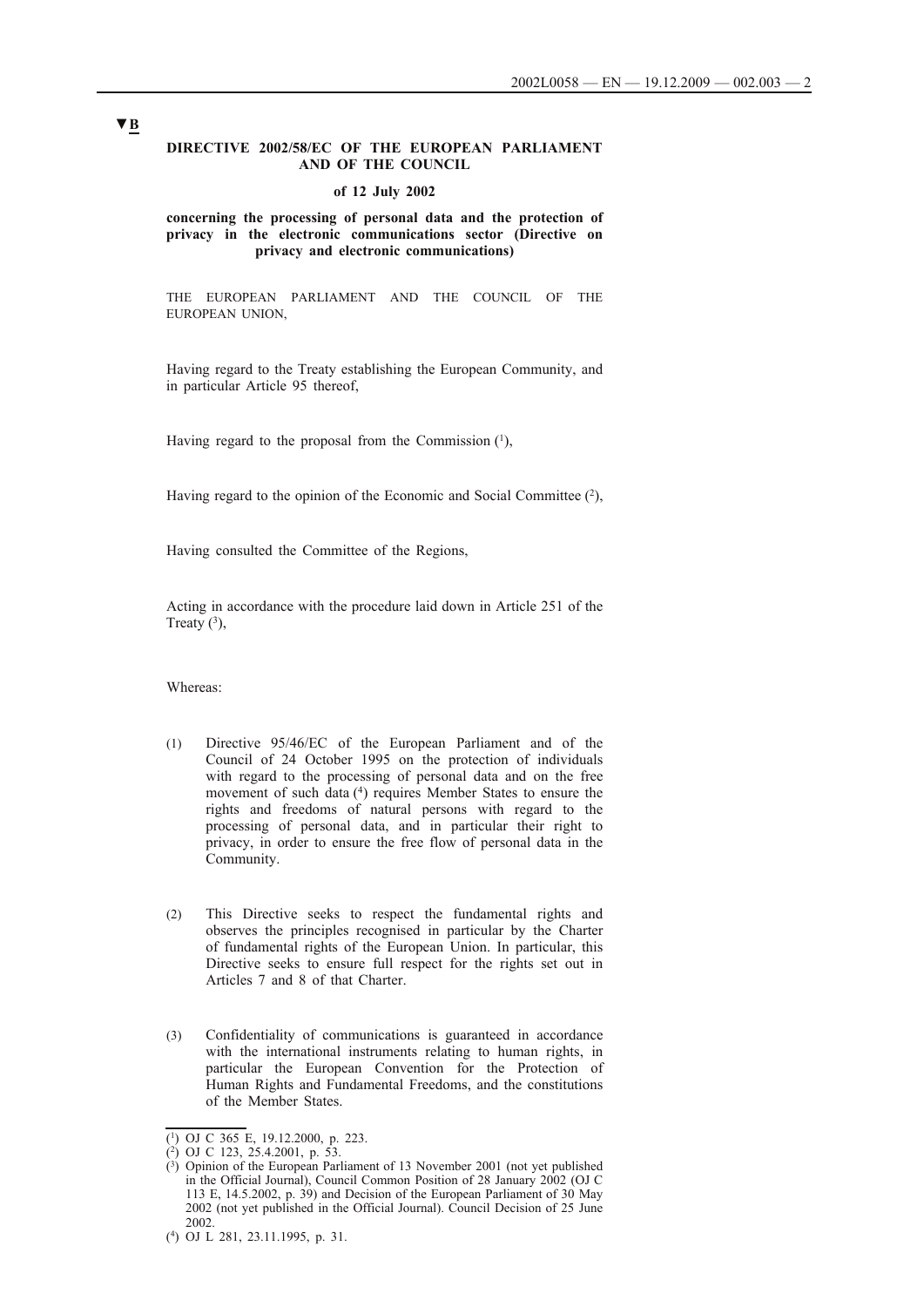- (4) Directive 97/66/EC of the European Parliament and of the Council of 15 December 1997 concerning the processing of personal data and the protection of privacy in the telecommunications sector (1) translated the principles set out in Directive 95/46/EC into specific rules for the telecommunications sector. Directive 97/66/EC has to be adapted to developments in the markets and technologies for electronic communications services in order to provide an equal level of protection of personal data and privacy for users of publicly available electronic communications services, regardless of the technologies used. That Directive should therefore be repealed and replaced by this Directive.
- (5) New advanced digital technologies are currently being introduced in public communications networks in the Community, which give rise to specific requirements concerning the protection of personal data and privacy of the user. The development of the information society is characterised by the introduction of new electronic communications services. Access to digital mobile networks has become available and affordable for a large public. These digital networks have large capacities and possibilities for processing personal data. The successful cross-border development of these services is partly dependent on the confidence of users that their privacy will not be at risk.
- (6) The Internet is overturning traditional market structures by providing a common, global infrastructure for the delivery of a wide range of electronic communications services. Publicly available electronic communications services over the Internet open new possibilities for users but also new risks for their personal data and privacy.
- (7) In the case of public communications networks, specific legal, regulatory and technical provisions should be made in order to protect fundamental rights and freedoms of natural persons and legitimate interests of legal persons, in particular with regard to the increasing capacity for automated storage and processing of data relating to subscribers and users.
- (8) Legal, regulatory and technical provisions adopted by the Member States concerning the protection of personal data, privacy and the legitimate interest of legal persons, in the electronic communication sector, should be harmonised in order to avoid obstacles to the internal market for electronic communication in accordance with Article 14 of the Treaty. Harmonisation should be limited to requirements necessary to guarantee that the promotion and development of new electronic communications services and networks between Member States are not hindered.

 $(1)$  OJ L 24, 30.1.1998, p. 1.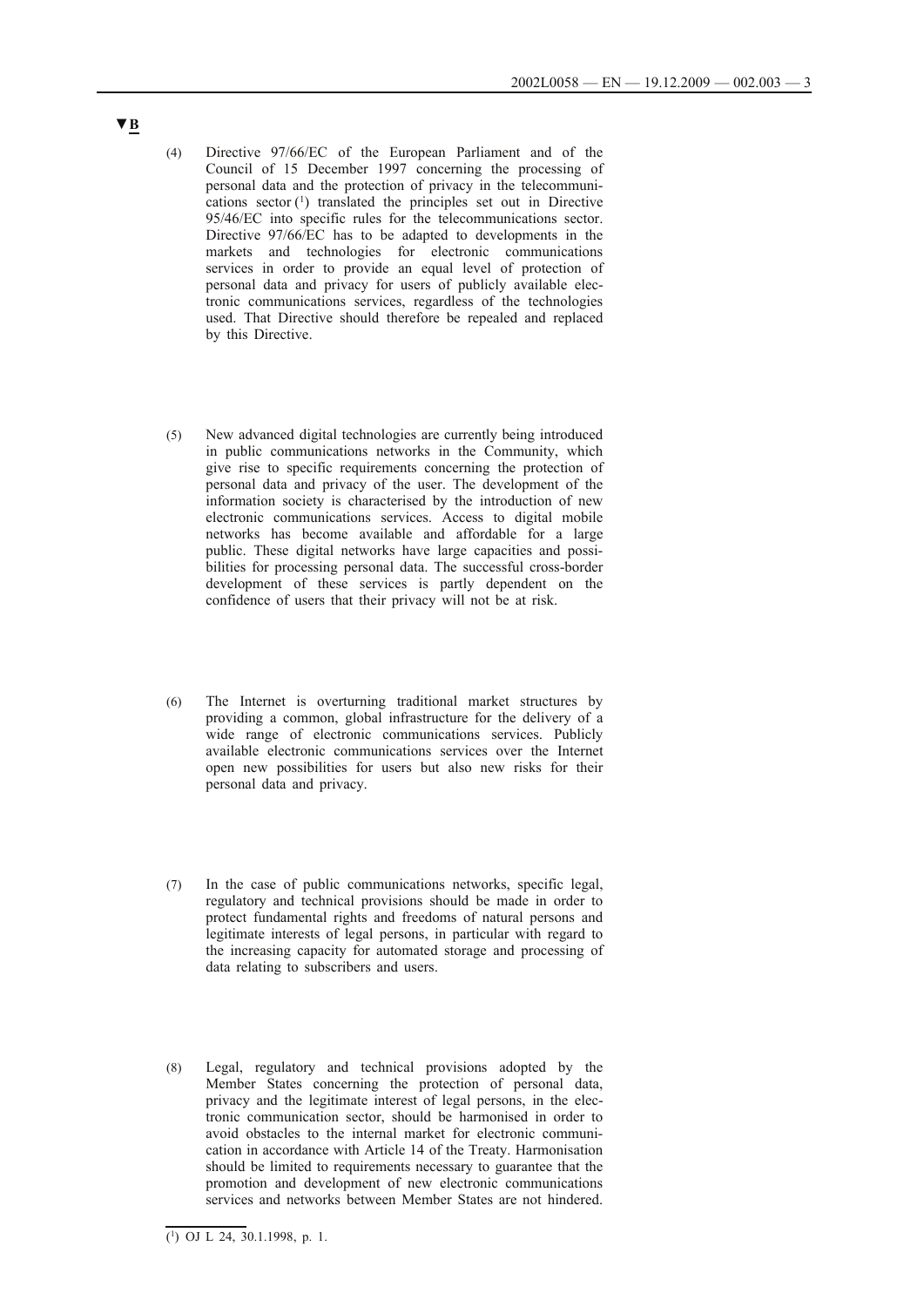- (9) The Member States, providers and users concerned, together with the competent Community bodies, should cooperate in introducing and developing the relevant technologies where this is necessary to apply the guarantees provided for by this Directive and taking particular account of the objectives of minimising the processing of personal data and of using anonymous or pseudonymous data where possible.
- (10) In the electronic communications sector, Directive 95/46/EC applies in particular to all matters concerning protection of fundamental rights and freedoms, which are not specifically covered by the provisions of this Directive, including the obligations on the controller and the rights of individuals. Directive 95/46/EC applies to non-public communications services.
- (11) Like Directive 95/46/EC, this Directive does not address issues of protection of fundamental rights and freedoms related to activities which are not governed by Community law. Therefore it does not alter the existing balance between the individual's right to privacy and the possibility for Member States to take the measures referred to in Article 15(1) of this Directive, necessary for the protection of public security, defence, State security (including the economic well-being of the State when the activities relate to State security matters) and the enforcement of criminal law. Consequently, this Directive does not affect the ability of Member States to carry out lawful interception of electronic communications, or take other measures, if necessary for any of these purposes and in accordance with the European Convention for the Protection of Human Rights and Fundamental Freedoms, as interpreted by the rulings of the European Court of Human Rights. Such measures must be appropriate, strictly proportionate to the intended purpose and necessary within a democratic society and should be subject to adequate safeguards in accordance with the European Convention for the Protection of Human Rights and Fundamental Freedoms.
- (12) Subscribers to a publicly available electronic communications service may be natural or legal persons. By supplementing Directive 95/46/EC, this Directive is aimed at protecting the fundamental rights of natural persons and particularly their right to privacy, as well as the legitimate interests of legal persons. This Directive does not entail an obligation for Member States to extend the application of Directive 95/46/EC to the protection of the legitimate interests of legal persons, which is ensured within the framework of the applicable Community and national legislation.
- (13) The contractual relation between a subscriber and a service provider may entail a periodic or a one-off payment for the service provided or to be provided. Prepaid cards are also considered as a contract.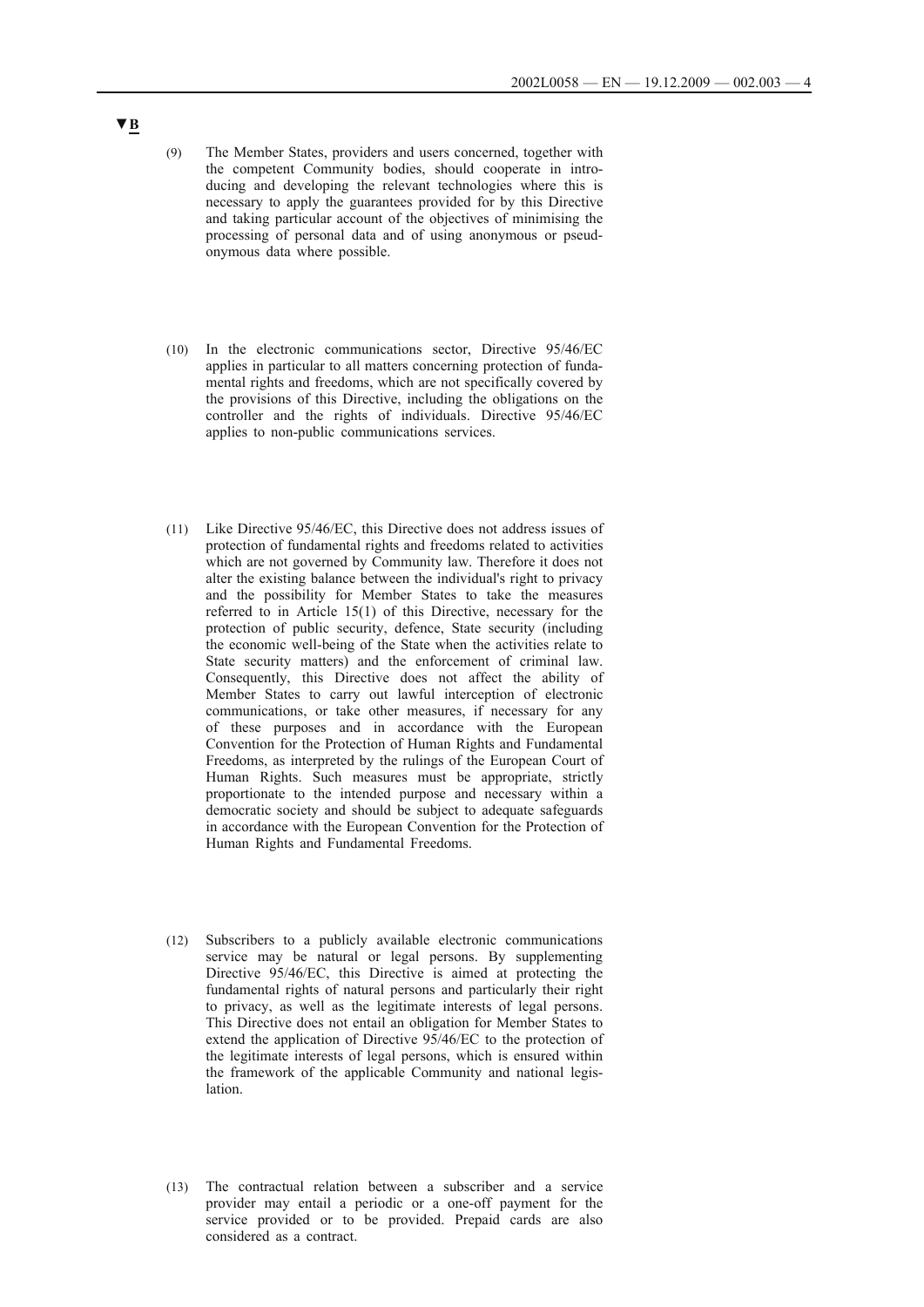- (14) Location data may refer to the latitude, longitude and altitude of the user's terminal equipment, to the direction of travel, to the level of accuracy of the location information, to the identification of the network cell in which the terminal equipment is located at a certain point in time and to the time the location information was recorded
- (15) A communication may include any naming, numbering or addressing information provided by the sender of a communication or the user of a connection to carry out the communication. Traffic data may include any translation of this information by the network over which the communication is transmitted for the purpose of carrying out the transmission. Traffic data may, *inter alia*, consist of data referring to the routing, duration, time or volume of a communication, to the protocol used, to the location of the terminal equipment of the sender or recipient, to the network on which the communication originates or terminates, to the beginning, end or duration of a connection. They may also consist of the format in which the communication is conveyed by the network.
- (16) Information that is part of a broadcasting service provided over a public communications network is intended for a potentially unlimited audience and does not constitute a communication in the sense of this Directive. However, in cases where the individual subscriber or user receiving such information can be identified, for example with video-on-demand services, the information conveyed is covered within the meaning of a communication for the purposes of this Directive.
- (17) For the purposes of this Directive, consent of a user or subscriber, regardless of whether the latter is a natural or a legal person, should have the same meaning as the data subject's consent as defined and further specified in Directive 95/46/EC. Consent may be given by any appropriate method enabling a freely given specific and informed indication of the user's wishes, including by ticking a box when visiting an Internet website.
- (18) Value added services may, for example, consist of advice on least expensive tariff packages, route guidance, traffic information, weather forecasts and tourist information.
- (19) The application of certain requirements relating to presentation and restriction of calling and connected line identification and to automatic call forwarding to subscriber lines connected to analogue exchanges should not be made mandatory in specific cases where such application would prove to be technically impossible or would require a disproportionate economic effort. It is important for interested parties to be informed of such cases and the Member States should therefore notify them to the Commission.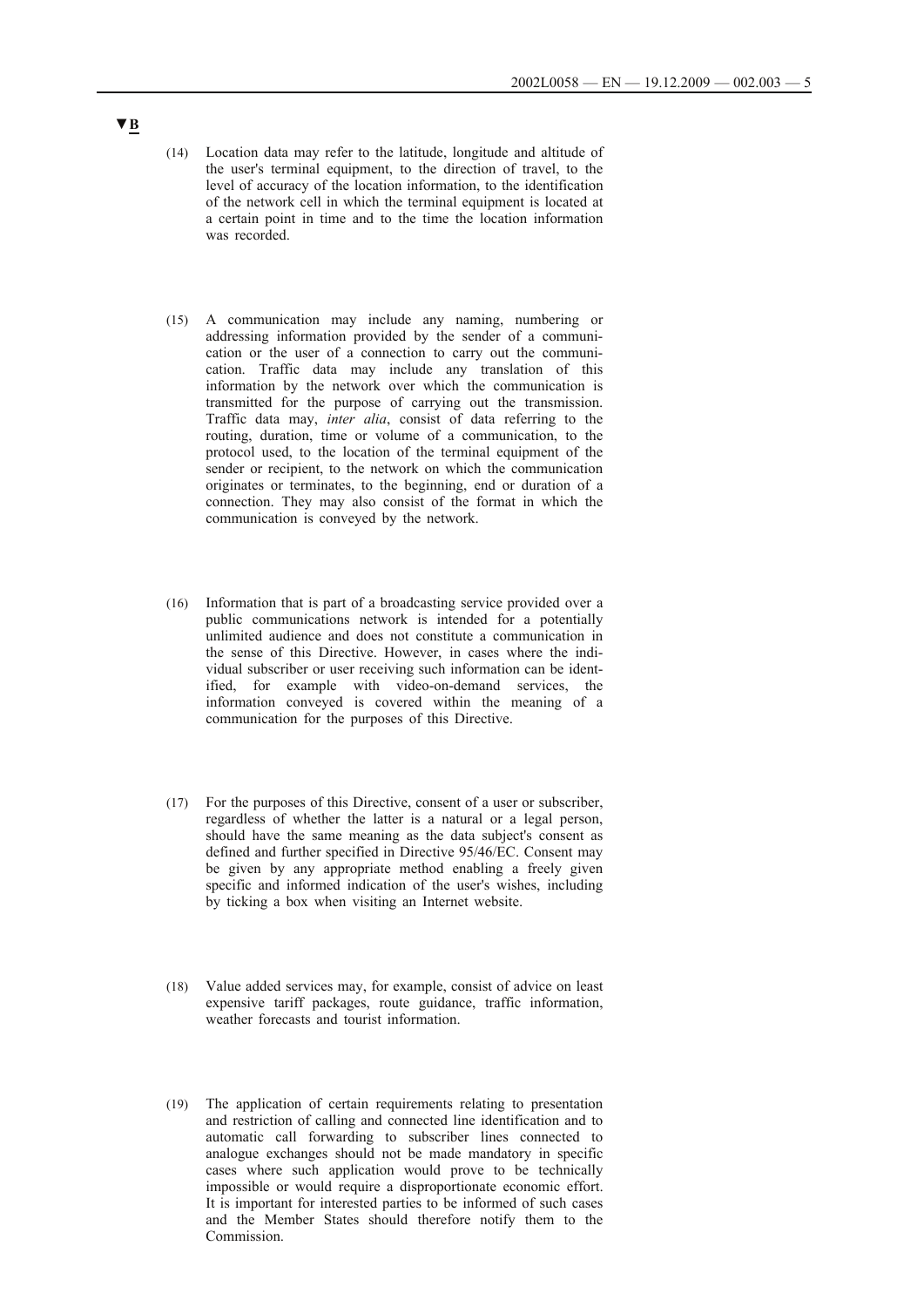- (20) Service providers should take appropriate measures to safeguard the security of their services, if necessary in conjunction with the provider of the network, and inform subscribers of any special risks of a breach of the security of the network. Such risks may especially occur for electronic communications services over an open network such as the Internet or analogue mobile telephony. It is particularly important for subscribers and users of such services to be fully informed by their service provider of the existing security risks which lie outside the scope of possible remedies by the service provider. Service providers who offer publicly available electronic communications services over the Internet should inform users and subscribers of measures they can take to protect the security of their communications for instance by using specific types of software or encryption technologies. The requirement to inform subscribers of particular security risks does not discharge a service provider from the obligation to take, at its own costs, appropriate and immediate measures to remedy any new, unforeseen security risks and restore the normal security level of the service. The provision of information about security risks to the subscriber should be free of charge except for any nominal costs which the subscriber may incur while receiving or collecting the information, for instance by downloading an electronic mail message. Security is appraised in the light of Article 17 of Directive 95/46/EC.
- (21) Measures should be taken to prevent unauthorised access to communications in order to protect the confidentiality of communications, including both the contents and any data related to such communications, by means of public communications networks and publicly available electronic communications services. National legislation in some Member States only prohibits intentional unauthorised access to communications.
- (22) The prohibition of storage of communications and the related traffic data by persons other than the users or without their consent is not intended to prohibit any automatic, intermediate and transient storage of this information in so far as this takes place for the sole purpose of carrying out the transmission in the electronic communications network and provided that the information is not stored for any period longer than is necessary for the transmission and for traffic management purposes, and that during the period of storage the confidentiality remains guaranteed. Where this is necessary for making more efficient the onward transmission of any publicly accessible information to other recipients of the service upon their request, this Directive should not prevent such information from being further stored, provided that this information would in any case be accessible to the public without restriction and that any data referring to the individual subscribers or users requesting such information are erased.
- (23) Confidentiality of communications should also be ensured in the course of lawful business practice. Where necessary and legally authorised, communications can be recorded for the purpose of providing evidence of a commercial transaction. Directive 95/46/EC applies to such processing. Parties to the communications should be informed prior to the recording about the recording, its purpose and the duration of its storage. The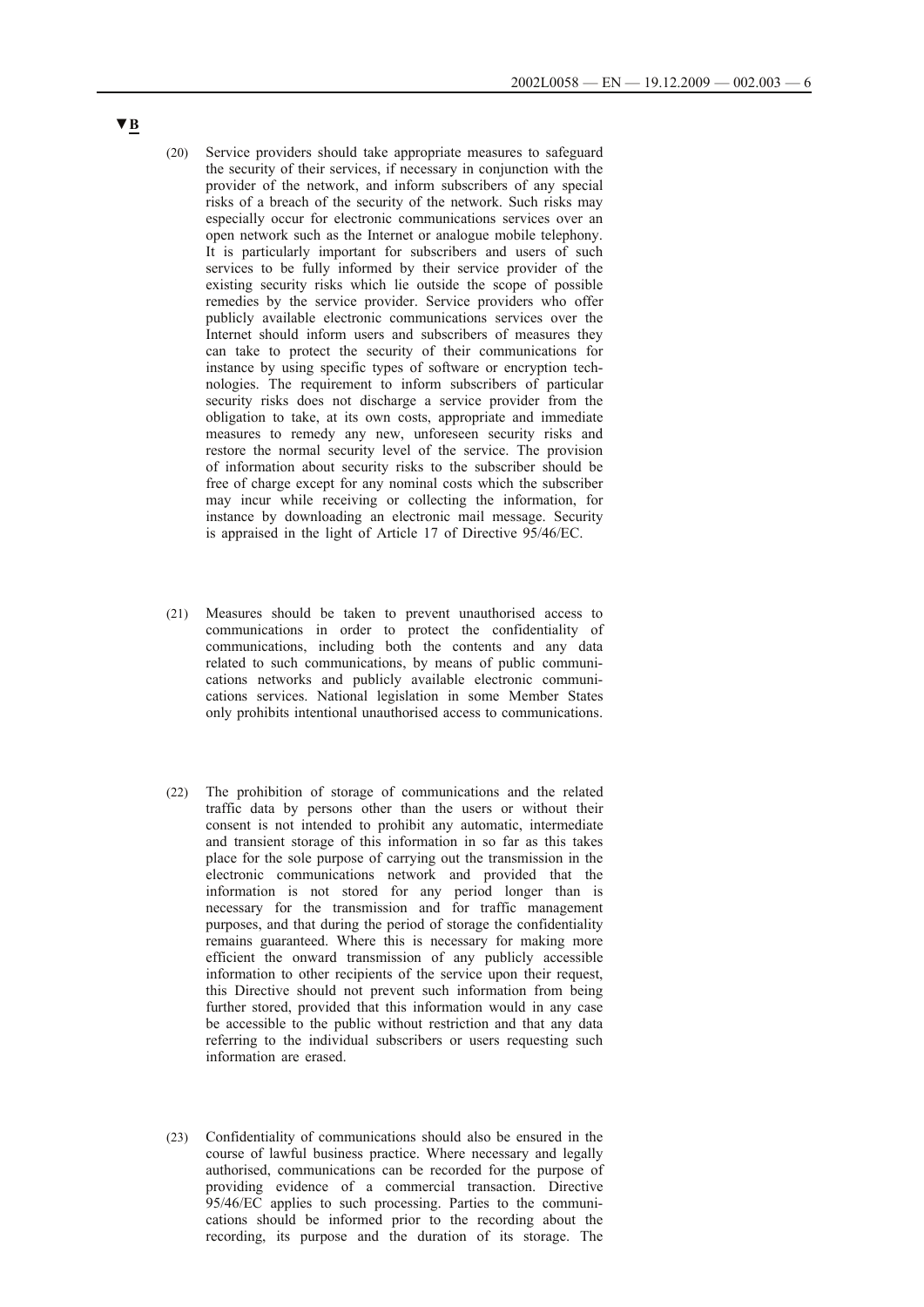recorded communication should be erased as soon as possible and in any case at the latest by the end of the period during which the transaction can be lawfully challenged.

- (24) Terminal equipment of users of electronic communications networks and any information stored on such equipment are part of the private sphere of the users requiring protection under the European Convention for the Protection of Human Rights and Fundamental Freedoms. So-called spyware, web bugs, hidden identifiers and other similar devices can enter the user's terminal without their knowledge in order to gain access to information, to store hidden information or to trace the activities of the user and may seriously intrude upon the privacy of these users. The use of such devices should be allowed only for legitimate purposes, with the knowledge of the users concerned.
- (25) However, such devices, for instance so-called 'cookies', can be a legitimate and useful tool, for example, in analysing the effectiveness of website design and advertising, and in verifying the identity of users engaged in on-line transactions. Where such devices, for instance cookies, are intended for a legitimate purpose, such as to facilitate the provision of information society services, their use should be allowed on condition that users are provided with clear and precise information in accordance with Directive 95/46/EC about the purposes of cookies or similar devices so as to ensure that users are made aware of information being placed on the terminal equipment they are using. Users should have the opportunity to refuse to have a cookie or similar device stored on their terminal equipment. This is particularly important where users other than the original user have access to the terminal equipment and thereby to any data containing privacy-sensitive information stored on such equipment. Information and the right to refuse may be offered once for the use of various devices to be installed on the user's terminal equipment during the same connection and also covering any further use that may be made of those devices during subsequent connections. The methods for giving information, offering a right to refuse or requesting consent should be made as user-friendly as possible. Access to specific website content may still be made conditional on the well-informed acceptance of a cookie or similar device, if it is used for a legitimate purpose.
- (26) The data relating to subscribers processed within electronic communications networks to establish connections and to transmit information contain information on the private life of natural persons and concern the right to respect for their correspondence or concern the legitimate interests of legal persons. Such data may only be stored to the extent that is necessary for the provision of the service for the purpose of billing and for interconnection payments, and for a limited time. Any further processing of such data which the provider of the publicly available electronic communications services may want to perform, for the marketing of electronic communications services or for the provision of value added services, may only be allowed if the subscriber has agreed to this on the basis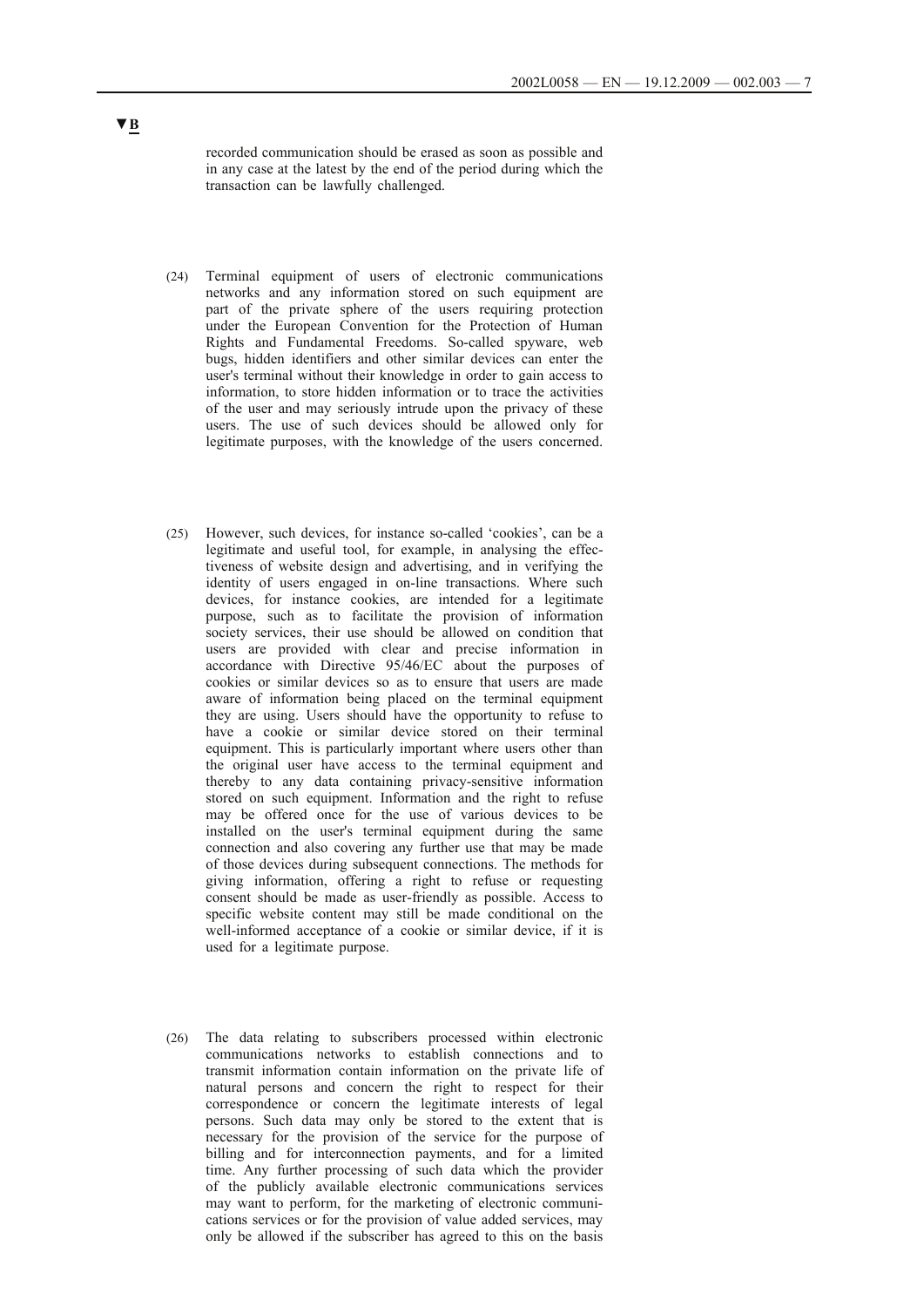of accurate and full information given by the provider of the publicly available electronic communications services about the types of further processing it intends to perform and about the subscriber's right not to give or to withdraw his/her consent to such processing. Traffic data used for marketing communications services or for the provision of value added services should also be erased or made anonymous after the provision of the service. Service providers should always keep subscribers informed of the types of data they are processing and the purposes and duration for which this is done.

- (27) The exact moment of the completion of the transmission of a communication, after which traffic data should be erased except for billing purposes, may depend on the type of electronic communications service that is provided. For instance for a voice telephony call the transmission will be completed as soon as either of the users terminates the connection. For electronic mail the transmission is completed as soon as the addressee collects the message, typically from the server of his service provider.
- (28) The obligation to erase traffic data or to make such data anonymous when it is no longer needed for the purpose of the transmission of a communication does not conflict with such procedures on the Internet as the caching in the domain name system of IP addresses or the caching of IP addresses to physical address bindings or the use of log-in information to control the right of access to networks or services.
- (29) The service provider may process traffic data relating to subscribers and users where necessary in individual cases in order to detect technical failure or errors in the transmission of communications. Traffic data necessary for billing purposes may also be processed by the provider in order to detect and stop fraud consisting of unpaid use of the electronic communications service.
- (30) Systems for the provision of electronic communications networks and services should be designed to limit the amount of personal data necessary to a strict minimum. Any activities related to the provision of the electronic communications service that go beyond the transmission of a communication and the billing thereof should be based on aggregated, traffic data that cannot be related to subscribers or users. Where such activities cannot be based on aggregated data, they should be considered as value added services for which the consent of the subscriber is required.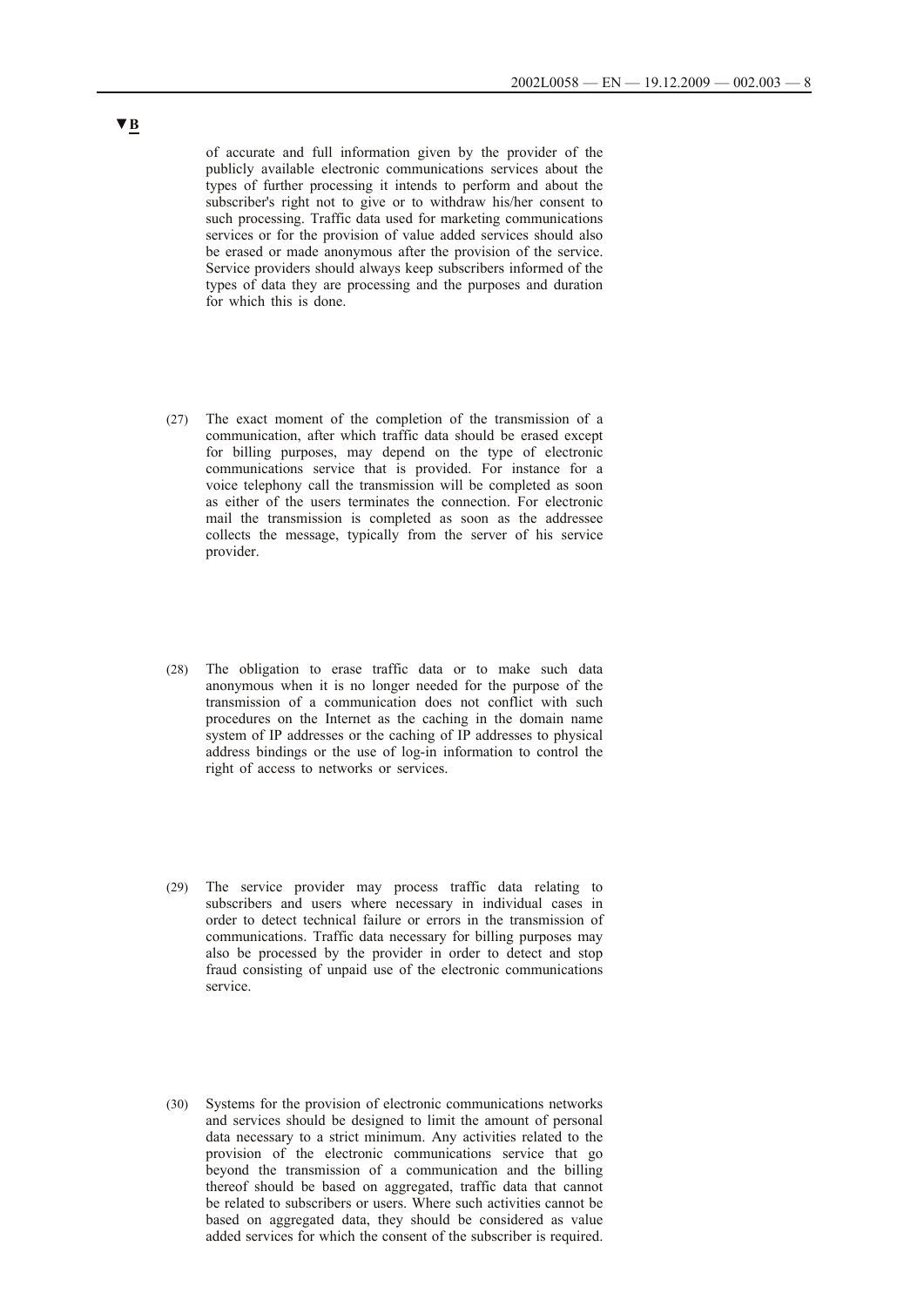- (31) Whether the consent to be obtained for the processing of personal data with a view to providing a particular value added service should be that of the user or of the subscriber, will depend on the data to be processed and on the type of service to be provided and on whether it is technically, procedurally and contractually possible to distinguish the individual using an electronic communications service from the legal or natural person having subscribed to it.
- (32) Where the provider of an electronic communications service or of a value added service subcontracts the processing of personal data necessary for the provision of these services to another entity, such subcontracting and subsequent data processing should be in full compliance with the requirements regarding controllers and processors of personal data as set out in Directive 95/46/EC. Where the provision of a value added service requires that traffic or location data are forwarded from an electronic communications service provider to a provider of value added services, the subscribers or users to whom the data are related should also be fully informed of this forwarding before giving their consent for the processing of the data.
- (33) The introduction of itemised bills has improved the possibilities for the subscriber to check the accuracy of the fees charged by the service provider but, at the same time, it may jeopardise the privacy of the users of publicly available electronic communications services. Therefore, in order to preserve the privacy of the user, Member States should encourage the development of electronic communication service options such as alternative payment facilities which allow anonymous or strictly private access to publicly available electronic communications services, for example calling cards and facilities for payment by credit card. To the same end, Member States may ask the operators to offer their subscribers a different type of detailed bill in which a certain number of digits of the called number have been deleted.
- (34) It is necessary, as regards calling line identification, to protect the right of the calling party to withhold the presentation of the identification of the line from which the call is being made and the right of the called party to reject calls from unidentified lines. There is justification for overriding the elimination of calling line identification presentation in specific cases. Certain subscribers, in particular help lines and similar organisations, have an interest in guaranteeing the anonymity of their callers. It is necessary, as regards connected line identification, to protect the right and the legitimate interest of the called party to withhold the presentation of the identification of the line to which the calling party is actually connected, in particular in the case of forwarded calls. The providers of publicly available electronic communications services should inform their subscribers of the existence of calling and connected line identification in the network and of all services which are offered on the basis of calling and connected line identification as well as the privacy options which are available. This will allow the subscribers to make an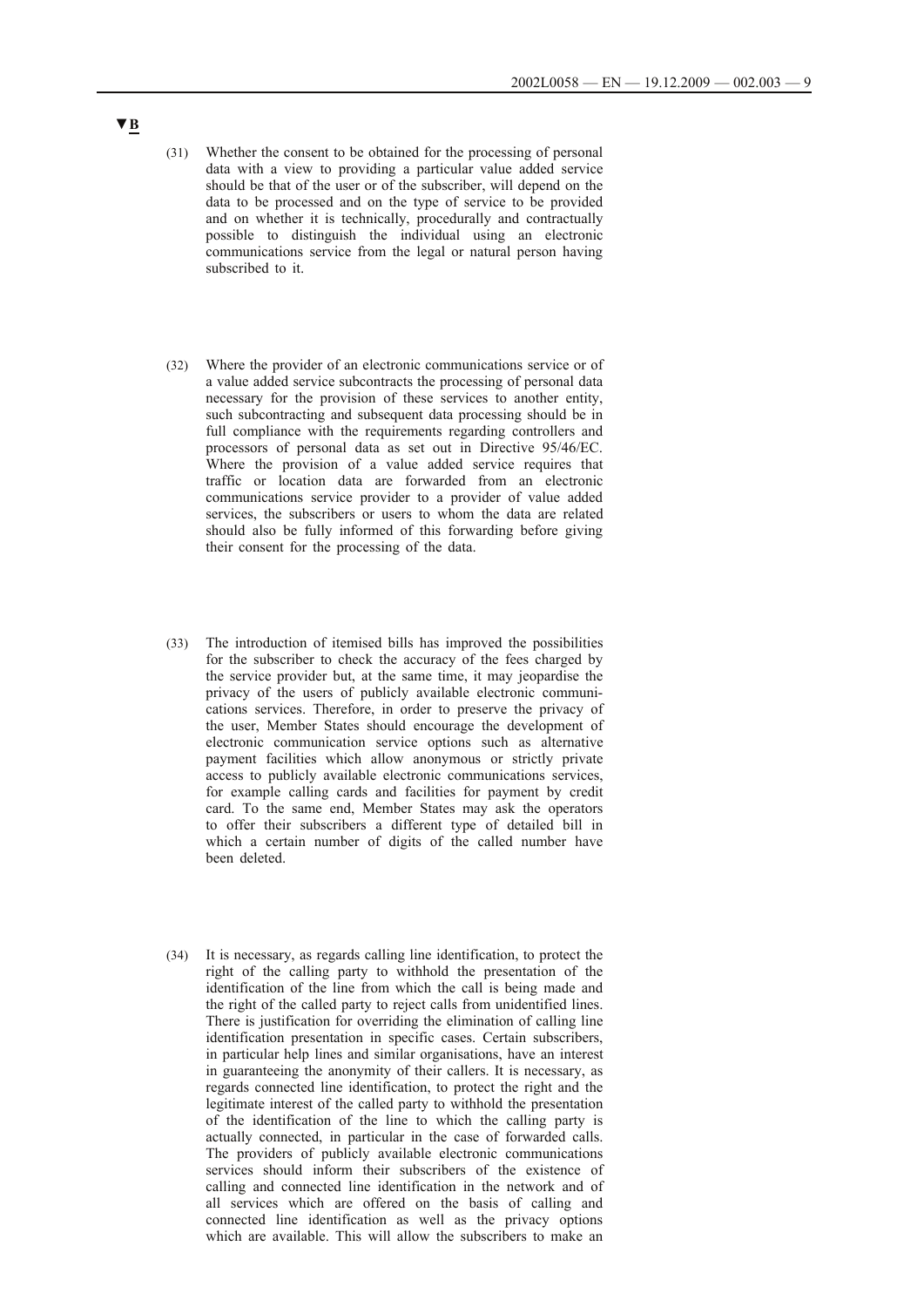informed choice about the privacy facilities they may want to use. The privacy options which are offered on a per-line basis do not necessarily have to be available as an automatic network service but may be obtainable through a simple request to the provider of the publicly available electronic communications service.

- (35) In digital mobile networks, location data giving the geographic position of the terminal equipment of the mobile user are processed to enable the transmission of communications. Such data are traffic data covered by Article 6 of this Directive. However, in addition, digital mobile networks may have the capacity to process location data which are more precise than is necessary for the transmission of communications and which are used for the provision of value added services such as services providing individualised traffic information and guidance to drivers. The processing of such data for value added services should only be allowed where subscribers have given their consent. Even in cases where subscribers have given their consent, they should have a simple means to temporarily deny the processing of location data, free of charge.
- (36) Member States may restrict the users' and subscribers' rights to privacy with regard to calling line identification where this is necessary to trace nuisance calls and with regard to calling line identification and location data where this is necessary to allow emergency services to carry out their tasks as effectively as possible. For these purposes, Member States may adopt specific provisions to entitle providers of electronic communications services to provide access to calling line identification and location data without the prior consent of the users or subscribers concerned.
- (37) Safeguards should be provided for subscribers against the nuisance which may be caused by automatic call forwarding by others. Moreover, in such cases, it must be possible for subscribers to stop the forwarded calls being passed on to their terminals by simple request to the provider of the publicly available electronic communications service.
- (38) Directories of subscribers to electronic communications services are widely distributed and public. The right to privacy of natural persons and the legitimate interest of legal persons require that subscribers are able to determine whether their personal data are published in a directory and if so, which. Providers of public directories should inform the subscribers to be included in such directories of the purposes of the directory and of any particular usage which may be made of electronic versions of public directories especially through search functions embedded in the software, such as reverse search functions enabling users of the directory to discover the name and address of the subscriber on the basis of a telephone number only.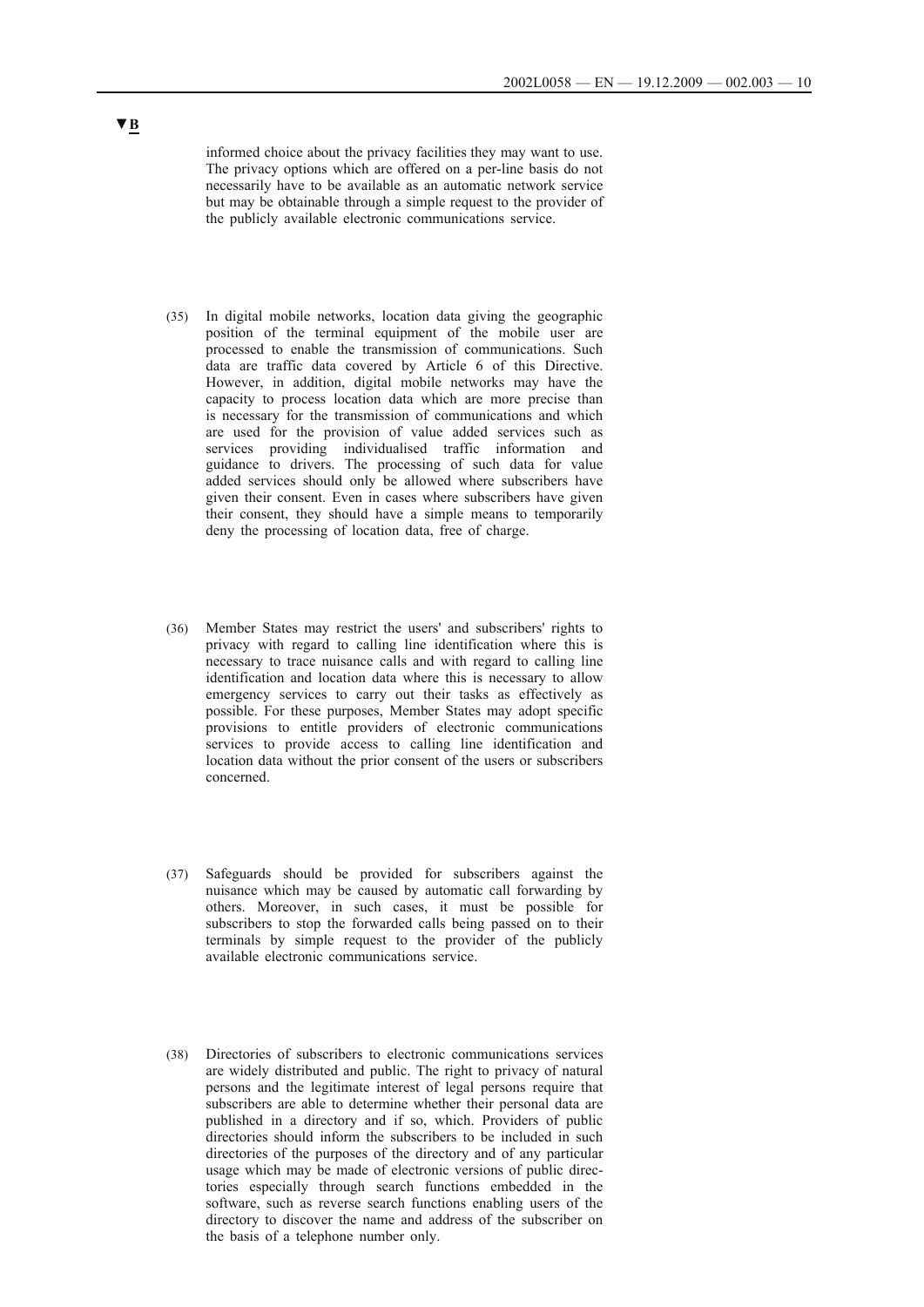- (39) The obligation to inform subscribers of the purpose(s) of public directories in which their personal data are to be included should be imposed on the party collecting the data for such inclusion. Where the data may be transmitted to one or more third parties, the subscriber should be informed of this possibility and of the recipient or the categories of possible recipients. Any transmission should be subject to the condition that the data may not be used for other purposes than those for which they were collected. If the party collecting the data from the subscriber or any third party to whom the data have been transmitted wishes to use the data for an additional purpose, the renewed consent of the subscriber is to be obtained either by the initial party collecting the data or by the third party to whom the data have been transmitted.
- (40) Safeguards should be provided for subscribers against intrusion of their privacy by unsolicited communications for direct marketing purposes in particular by means of automated calling machines, telefaxes, and e-mails, including SMS messages. These forms of unsolicited commercial communications may on the one hand be relatively easy and cheap to send and on the other may impose a burden and/or cost on the recipient. Moreover, in some cases their volume may also cause difficulties for electronic communications networks and terminal equipment. For such forms of unsolicited communications for direct marketing, it is justified to require that prior explicit consent of the recipients is obtained before such communications are addressed to them. The single market requires a harmonised approach to ensure simple, Community-wide rules for businesses and users.
- (41) Within the context of an existing customer relationship, it is reasonable to allow the use of electronic contact details for the offering of similar products or services, but only by the same company that has obtained the electronic contact details in accordance with Directive 95/46/EC. When electronic contact details are obtained, the customer should be informed about their further use for direct marketing in a clear and distinct manner, and be given the opportunity to refuse such usage. This opportunity should continue to be offered with each subsequent direct marketing message, free of charge, except for any costs for the transmission of this refusal.
- (42) Other forms of direct marketing that are more costly for the sender and impose no financial costs on subscribers and users, such as person-to-person voice telephony calls, may justify the maintenance of a system giving subscribers or users the possibility to indicate that they do not want to receive such calls. Nevertheless, in order not to decrease existing levels of privacy protection, Member States should be entitled to uphold national systems, only allowing such calls to subscribers and users who have given their prior consent.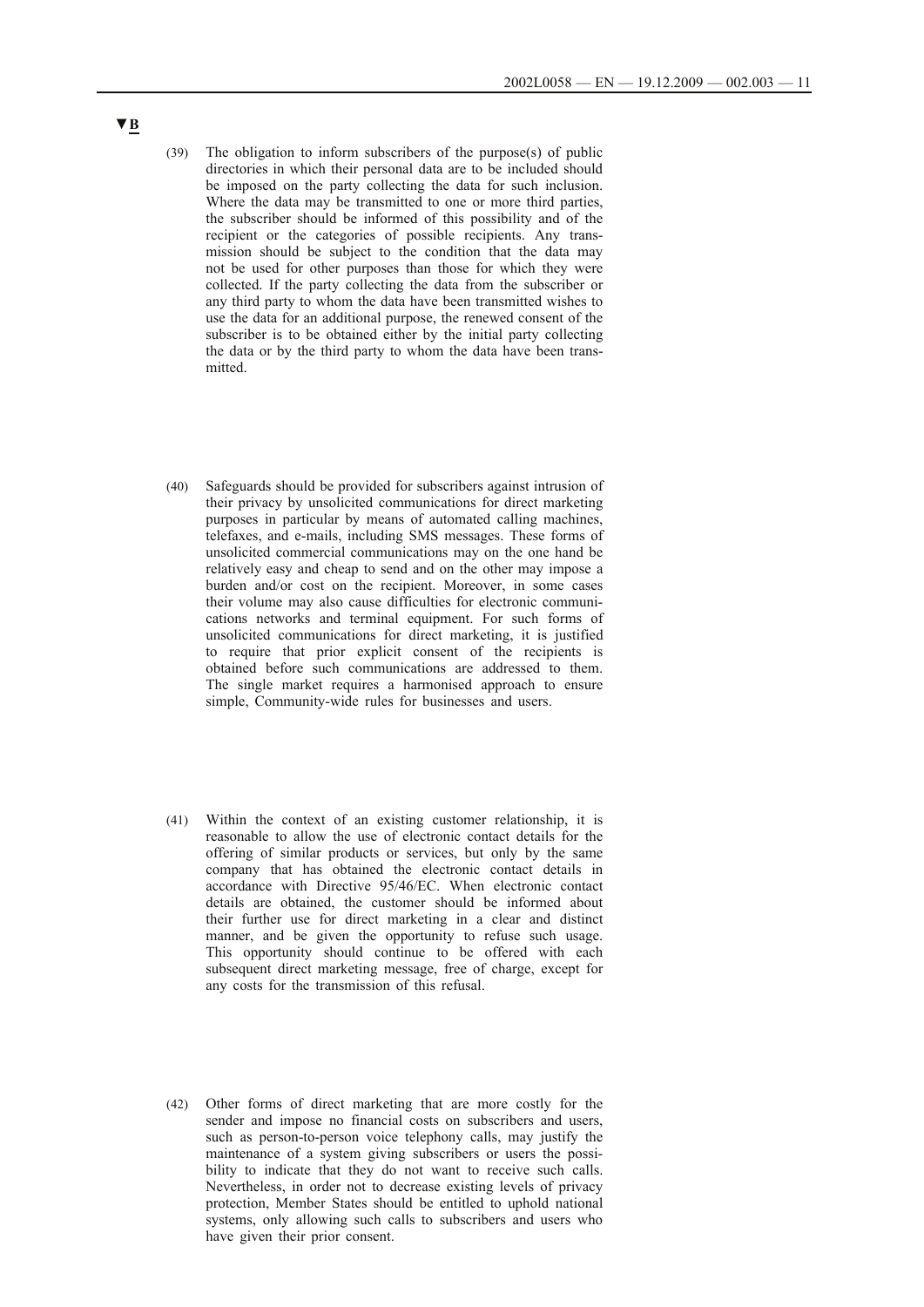- (43) To facilitate effective enforcement of Community rules on unsolicited messages for direct marketing, it is necessary to prohibit the use of false identities or false return addresses or numbers while sending unsolicited messages for direct marketing purposes.
- (44) Certain electronic mail systems allow subscribers to view the sender and subject line of an electronic mail, and also to delete the message, without having to download the rest of the electronic mail's content or any attachments, thereby reducing costs which could arise from downloading unsolicited electronic mails or attachments. These arrangements may continue to be useful in certain cases as an additional tool to the general obligations established in this Directive.
- (45) This Directive is without prejudice to the arrangements which Member States make to protect the legitimate interests of legal persons with regard to unsolicited communications for direct marketing purposes. Where Member States establish an opt-out register for such communications to legal persons, mostly business users, the provisions of Article  $\overline{7}$  of Directive 2000/31/EC of the European Parliament and of the Council of 8 June 2000 on certain legal aspects of information society services, in particular electronic commerce, in the internal market (Directive on electronic commerce)  $(1)$  are fully applicable.
- (46) The functionalities for the provision of electronic communications services may be integrated in the network or in any part of the terminal equipment of the user, including the software. The protection of the personal data and the privacy of the user of publicly available electronic communications services should be independent of the configuration of the various components necessary to provide the service and of the distribution of the necessary functionalities between these components. Directive 95/46/EC covers any form of processing of personal data regardless of the technology used. The existence of specific rules for electronic communications services alongside general rules for other components necessary for the provision of such services may not facilitate the protection of personal data and privacy in a technologically neutral way. It may therefore be necessary to adopt measures requiring manufacturers of certain types of equipment used for electronic communications services to construct their product in such a way as to incorporate safeguards to ensure that the personal data and privacy of the user and subscriber are protected. The adoption of such measures in accordance with Directive 1999/5/EC of the European Parliament and of the Council of 9 March 1999 on radio equipment and telecommunications terminal equipment and the mutual recognition of their conformity  $(2)$  will ensure that the introduction of technical features of electronic communication equipment including software for data protection purposes is harmonised in order to be compatible with the implementation of the internal market.

<sup>(1)</sup> OJ L 178, 17.7.2000, p. 1.

<sup>(2)</sup> OJ L 91, 7.4.1999, p. 10.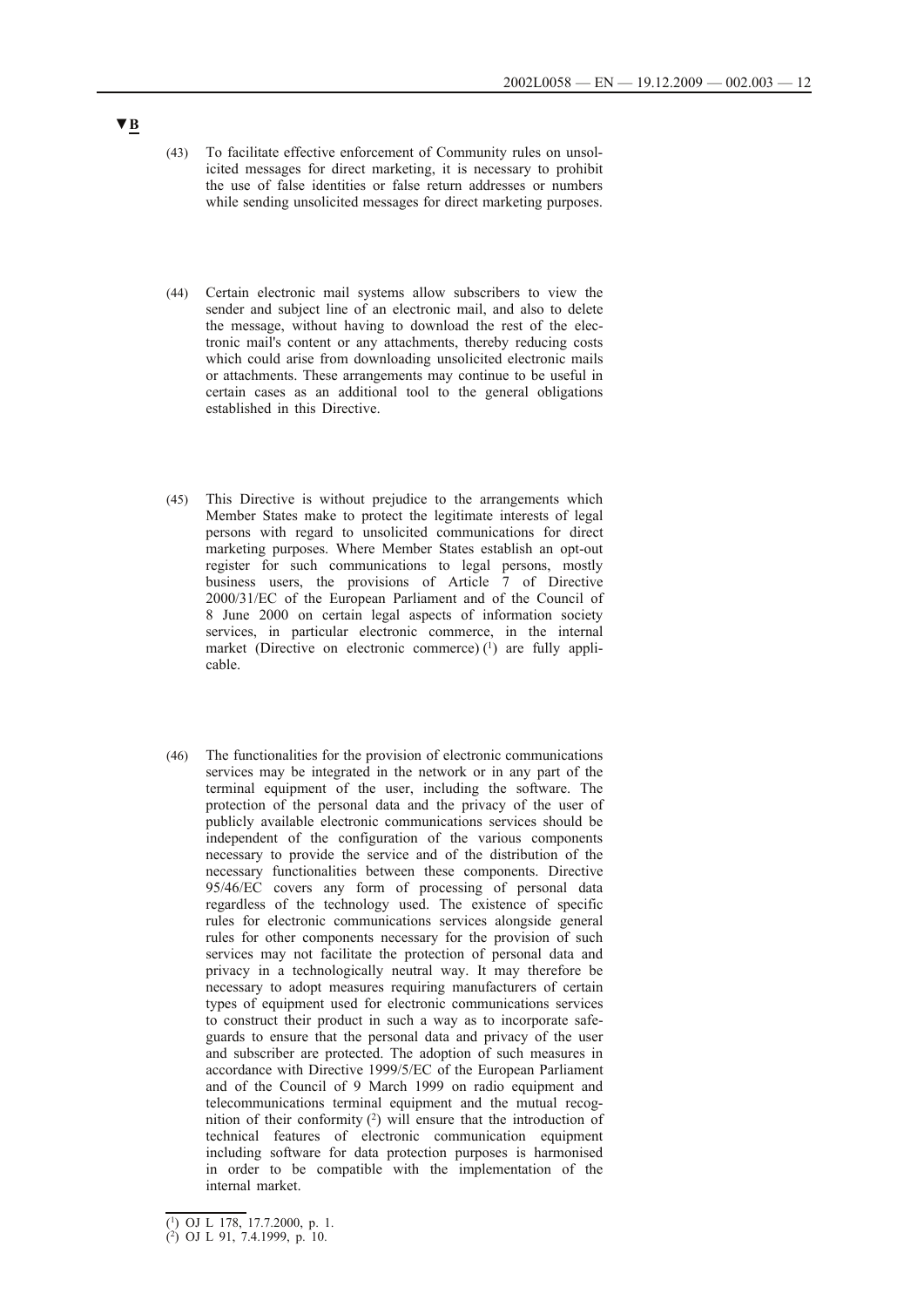- (47) Where the rights of the users and subscribers are not respected, national legislation should provide for judicial remedies. Penalties should be imposed on any person, whether governed by private or public law, who fails to comply with the national measures taken under this Directive.
- (48) It is useful, in the field of application of this Directive, to draw on the experience of the Working Party on the Protection of Individuals with regard to the Processing of Personal Data composed of representatives of the supervisory authorities of the Member States, set up by Article 29 of Directive 95/46/EC.
- (49) To facilitate compliance with the provisions of this Directive, certain specific arrangements are needed for processing of data already under way on the date that national implementing legislation pursuant to this Directive enters into force,

### HAVE ADOPTED THIS DIRECTIVE:

#### *Article 1*

### **Scope and aim**

### **▼M2**

1. This Directive provides for the harmonisation of the national provisions required to ensure an equivalent level of protection of fundamental rights and freedoms, and in particular the right to privacy and confidentiality, with respect to the processing of personal data in the electronic communication sector and to ensure the free movement of such data and of electronic communication equipment and services in the Community.

## **▼B**

2. The provisions of this Directive particularise and complement Directive  $95/46/EC$  for the purposes mentioned in paragraph 1. Moreover, they provide for protection of the legitimate interests of subscribers who are legal persons.

This Directive shall not apply to activities which fall outside the scope of the Treaty establishing the European Community, such as those covered by Titles V and VI of the Treaty on European Union, and in any case to activities concerning public security, defence, State security (including the economic well-being of the State when the activities relate to State security matters) and the activities of the State in areas of criminal law.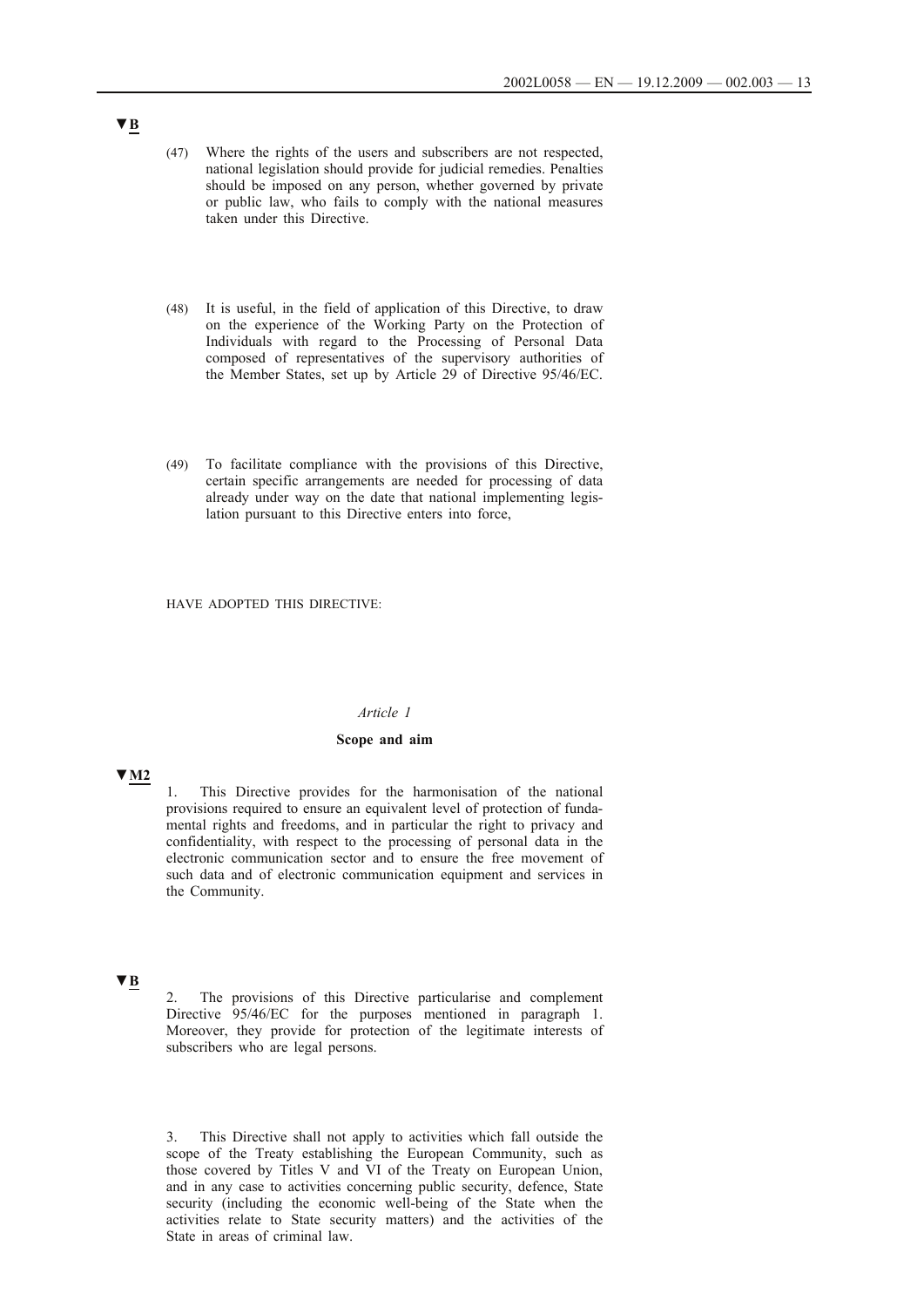### **Definitions**

Save as otherwise provided, the definitions in Directive 95/46/EC and in Directive 2002/21/EC of the European Parliament and of the Council of 7 March 2002 on a common regulatory framework for electronic communications networks and services (Framework Directive) (1) shall apply.

The following definitions shall also apply:

- (a) 'user' means any natural person using a publicly available electronic communications service, for private or business purposes, without necessarily having subscribed to this service;
- (b) 'traffic data' means any data processed for the purpose of the conveyance of a communication on an electronic communications network or for the billing thereof;

## **▼M2**

(c) 'location data' means any data processed in an electronic communications network or by an electronic communications service, indicating the geographic position of the terminal equipment of a user of a publicly available electronic communications service;

## **▼B**

(d) 'communication' means any information exchanged or conveyed between a finite number of parties by means of a publicly available electronic communications service. This does not include any information conveyed as part of a broadcasting service to the public over an electronic communications network except to the extent that the information can be related to the identifiable subscriber or user receiving the information;

### **▼M2** \_\_\_\_\_\_\_\_\_\_

### **▼B**

- (f) 'consent' by a user or subscriber corresponds to the data subject's consent in Directive 95/46/EC;
- (g) 'value added service' means any service which requires the processing of traffic data or location data other than traffic data beyond what is necessary for the transmission of a communication or the billing thereof;
- (h) 'electronic mail' means any text, voice, sound or image message sent over a public communications network which can be stored in the network or in the recipient's terminal equipment until it is collected by the recipient;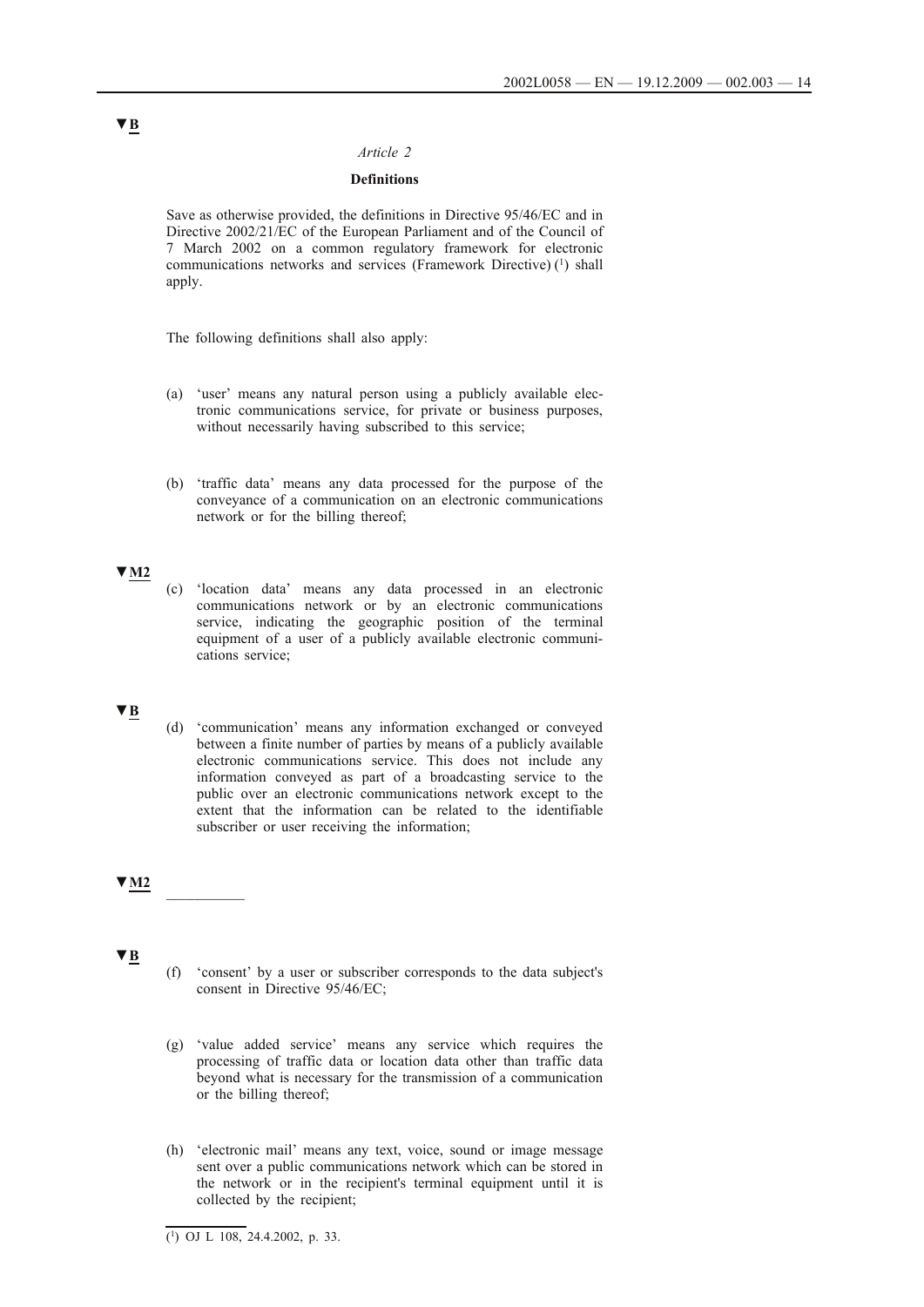**►C1** (i) 'personal data breach' means ◄ a breach of security leading to the accidental or unlawful destruction, loss, alteration, unauthorised disclosure of, or access to, personal data transmitted, stored or otherwise processed in connection with the provision of a publicly available electronic communications service in the Community.

### *Article 3*

#### **Services concerned**

This Directive shall apply to the processing of personal data in connection with the provision of publicly available electronic communications services in public communications networks in the Community, including public communications networks supporting data collection and identification devices.

### **▼B**

### *Article 4*

### **►M2 Security of processing ◄**

1. The provider of a publicly available electronic communications service must take appropriate technical and organisational measures to safeguard security of its services, if necessary in conjunction with the provider of the public communications network with respect to network security. Having regard to the state of the art and the cost of their implementation, these measures shall ensure a level of security appropriate to the risk presented.

### **▼M2**

1a. Without prejudice to Directive 95/46/EC, the measures referred to in paragraph 1 shall at least:

- ensure that personal data can be accessed only by authorised personnel for legally authorised purposes,
- protect personal data stored or transmitted against accidental or unlawful destruction, accidental loss or alteration, and unauthorised or unlawful storage, processing, access or disclosure, and,
- ensure the implementation of a security policy with respect to the processing of personal data,

Relevant national authorities shall be able to audit the measures taken by providers of publicly available electronic communication services and to issue recommendations about best practices concerning the level of security which those measures should achieve.

## **▼M2**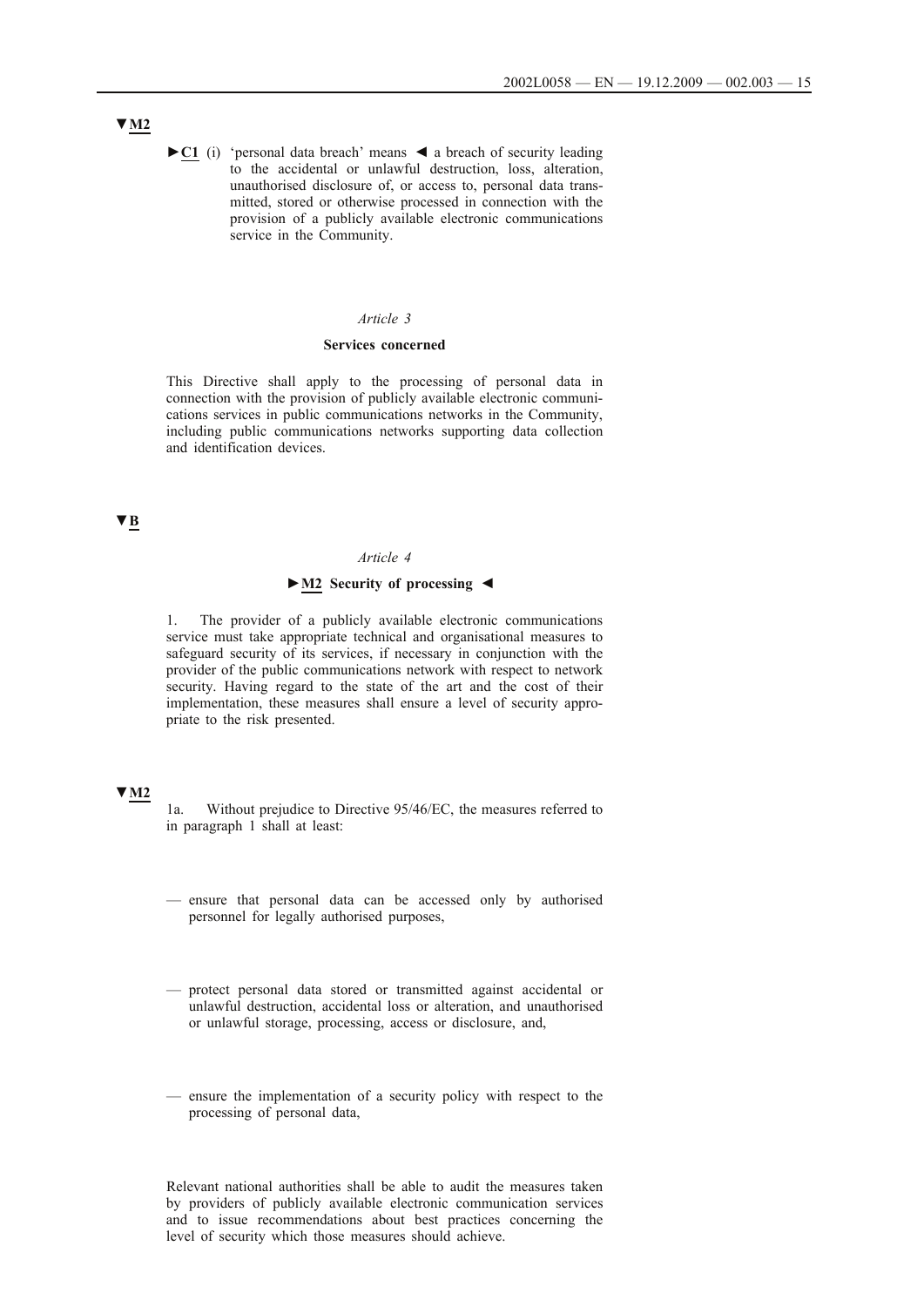2. In case of a particular risk of a breach of the security of the network, the provider of a publicly available electronic communications service must inform the subscribers concerning such risk and, where the risk lies outside the scope of the measures to be taken by the service provider, of any possible remedies, including an indication of the likely costs involved.

## **▼M2**

3. In the case of a personal data breach, the provider of publicly available electronic communications services shall, without undue delay, notify the personal data breach to the competent national authority.

When the personal data breach is likely to adversely affect the personal data or privacy of a subscriber or individual, the provider shall also notify the subscriber or individual of the breach without undue delay.

Notification of a personal data breach to a subscriber or individual concerned shall not be required if the provider has demonstrated to the satisfaction of the competent authority that it has implemented appropriate technological protection measures, and that those measures were applied to the data concerned by the security breach. Such technological protection measures shall render the data unintelligible to any person who is not authorised to access it.

Without prejudice to the provider's obligation to notify subscribers and individuals concerned, if the provider has not already notified the subscriber or individual of the personal data breach, the competent national authority, having considered the likely adverse effects of the breach, may require it to do so.

The notification to the subscriber or individual shall at least describe the nature of the personal data breach and the contact points where more information can be obtained, and shall recommend measures to mitigate the possible adverse effects of the personal data breach. The notification to the competent national authority shall, in addition, describe the consequences of, and the measures proposed or taken by the provider to address, the personal data breach.

Subject to any technical implementing measures adopted under paragraph 5, the competent national authorities may adopt guidelines and, where necessary, issue instructions concerning the circumstances in which providers are required to notify personal data breaches, the format of such notification and the manner in which the notification is to be made. They shall also be able to audit whether providers have complied with their notification obligations under this paragraph, and shall impose appropriate sanctions in the event of a failure to do so.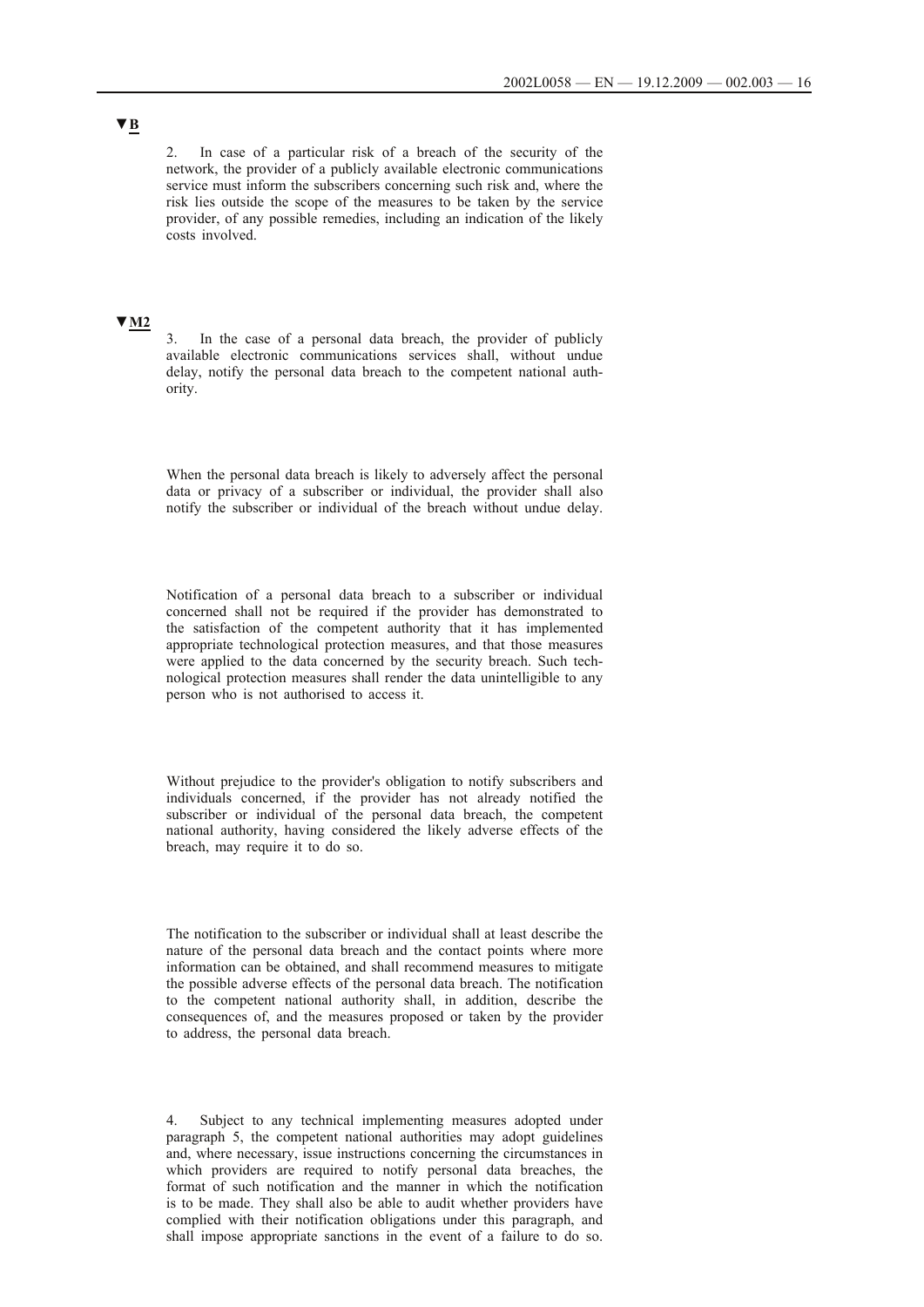Providers shall maintain an inventory of personal data breaches comprising the facts surrounding the breach, its effects and the remedial action taken which shall be sufficient to enable the competent national authorities to verify compliance with the provisions of paragraph 3. The inventory shall only include the information necessary for this purpose.

5. In order to ensure consistency in implementation of the measures referred to in paragraphs 2, 3 and 4, the Commission may, following consultation with the European Network and Information Security Agency (ENISA), the Working Party on the Protection of Individuals with regard to the Processing of Personal Data established by Article 29 of Directive 95/46/EC and the European Data Protection Supervisor, adopt technical implementing measures concerning the circumstances, format and procedures applicable to the information and notification requirements referred to in this Article. When adopting such measures, the Commission shall involve all relevant stakeholders particularly in order to be informed of the best available technical and economic means of implementation of this Article.

Those measures, designed to amend non-essential elements of this Directive by supplementing it, shall be adopted in accordance with the regulatory procedure with scrutiny referred to in Article 14a(2).

### **▼B**

#### *Article 5*

#### **Confidentiality of the communications**

1. Member States shall ensure the confidentiality of communications and the related traffic data by means of a public communications network and publicly available electronic communications services, through national legislation. In particular, they shall prohibit listening, tapping, storage or other kinds of interception or surveillance of communications and the related traffic data by persons other than users, without the consent of the users concerned, except when legally authorised to do so in accordance with Article  $15(1)$ . This paragraph shall not prevent technical storage which is necessary for the conveyance of a communication without prejudice to the principle of confidentiality.

2. Paragraph 1 shall not affect any legally authorised recording of communications and the related traffic data when carried out in the course of lawful business practice for the purpose of providing evidence of a commercial transaction or of any other business communication.

### **▼M2**

3. Member States shall ensure that the storing of information, or the gaining of access to information already stored, in the terminal equipment of a subscriber or user is only allowed on condition that the subscriber or user concerned has given his or her consent, having been provided with clear and comprehensive information, in accordance with Directive 95/46/EC, inter alia, about the purposes of the processing. This shall not prevent any technical storage or access for the sole purpose of carrying out the transmission of a communication over an electronic communications network, or as strictly necessary in order for the provider of an information society service explicitly requested by the subscriber or user to provide the service.

## **▼M2**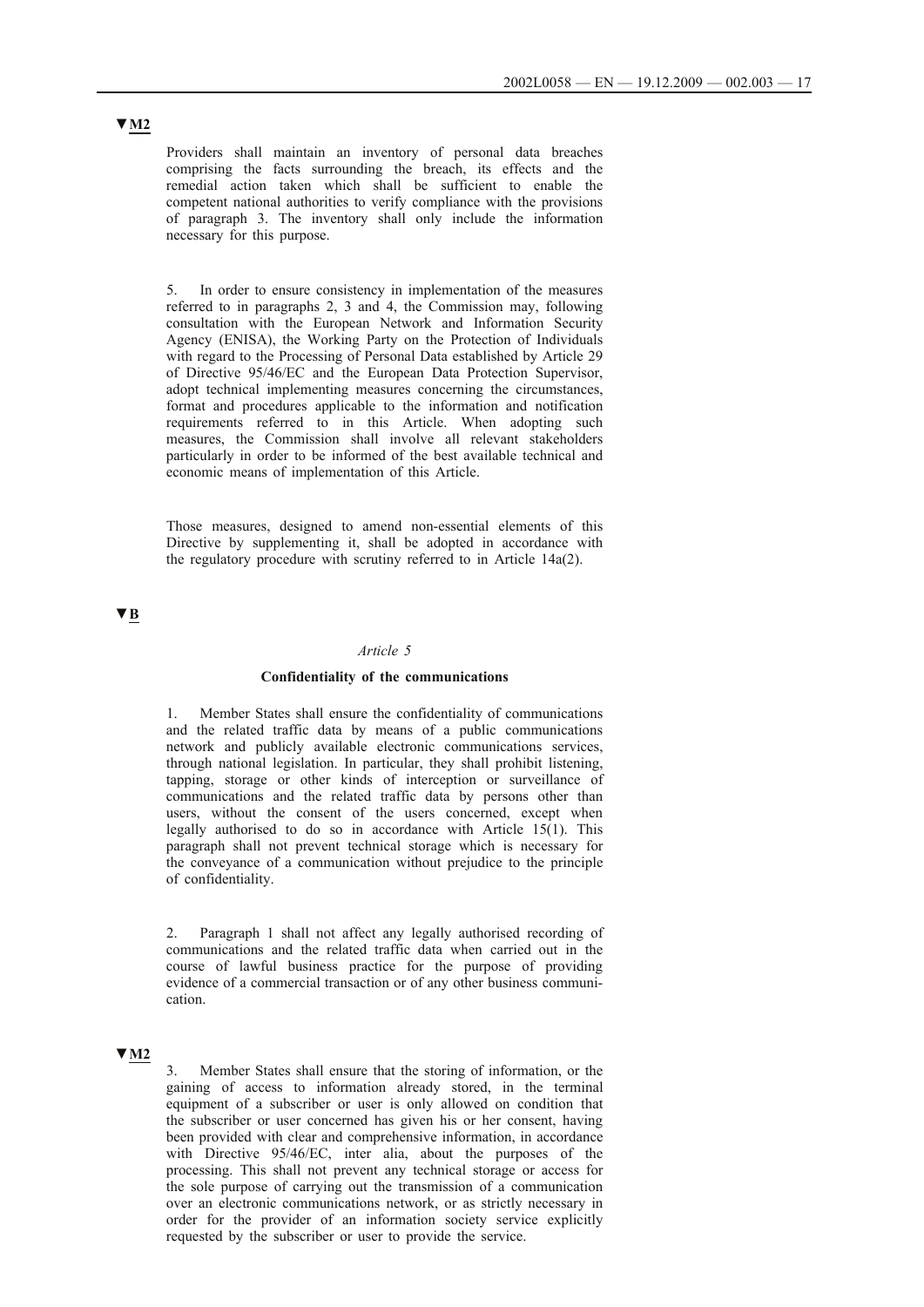### **Traffic data**

1. Traffic data relating to subscribers and users processed and stored by the provider of a public communications network or publicly available electronic communications service must be erased or made anonymous when it is no longer needed for the purpose of the transmission of a communication without prejudice to paragraphs 2, 3 and 5 of this Article and Article 15(1).

2. Traffic data necessary for the purposes of subscriber billing and interconnection payments may be processed. Such processing is permissible only up to the end of the period during which the bill may lawfully be challenged or payment pursued.

### **▼M2**

3. For the purpose of marketing electronic communications services or for the provision of value added services, the provider of a publicly available electronic communications service may process the data referred to in paragraph 1 to the extent and for the duration necessary for such services or marketing, if the subscriber or user to whom the data relate has given his or her prior consent. Users or subscribers shall be given the possibility to withdraw their consent for the processing of traffic data at any time.

### **▼B**

4. The service provider must inform the subscriber or user of the types of traffic data which are processed and of the duration of such processing for the purposes mentioned in paragraph 2 and, prior to obtaining consent, for the purposes mentioned in paragraph 3.

5. Processing of traffic data, in accordance with paragraphs 1, 2, 3 and 4, must be restricted to persons acting under the authority of providers of the public communications networks and publicly available electronic communications services handling billing or traffic management, customer enquiries, fraud detection, marketing electronic communications services or providing a value added service, and must be restricted to what is necessary for the purposes of such activities.

6. Paragraphs 1, 2, 3 and 5 shall apply without prejudice to the possibility for competent bodies to be informed of traffic data in conformity with applicable legislation with a view to settling disputes, in particular interconnection or billing disputes.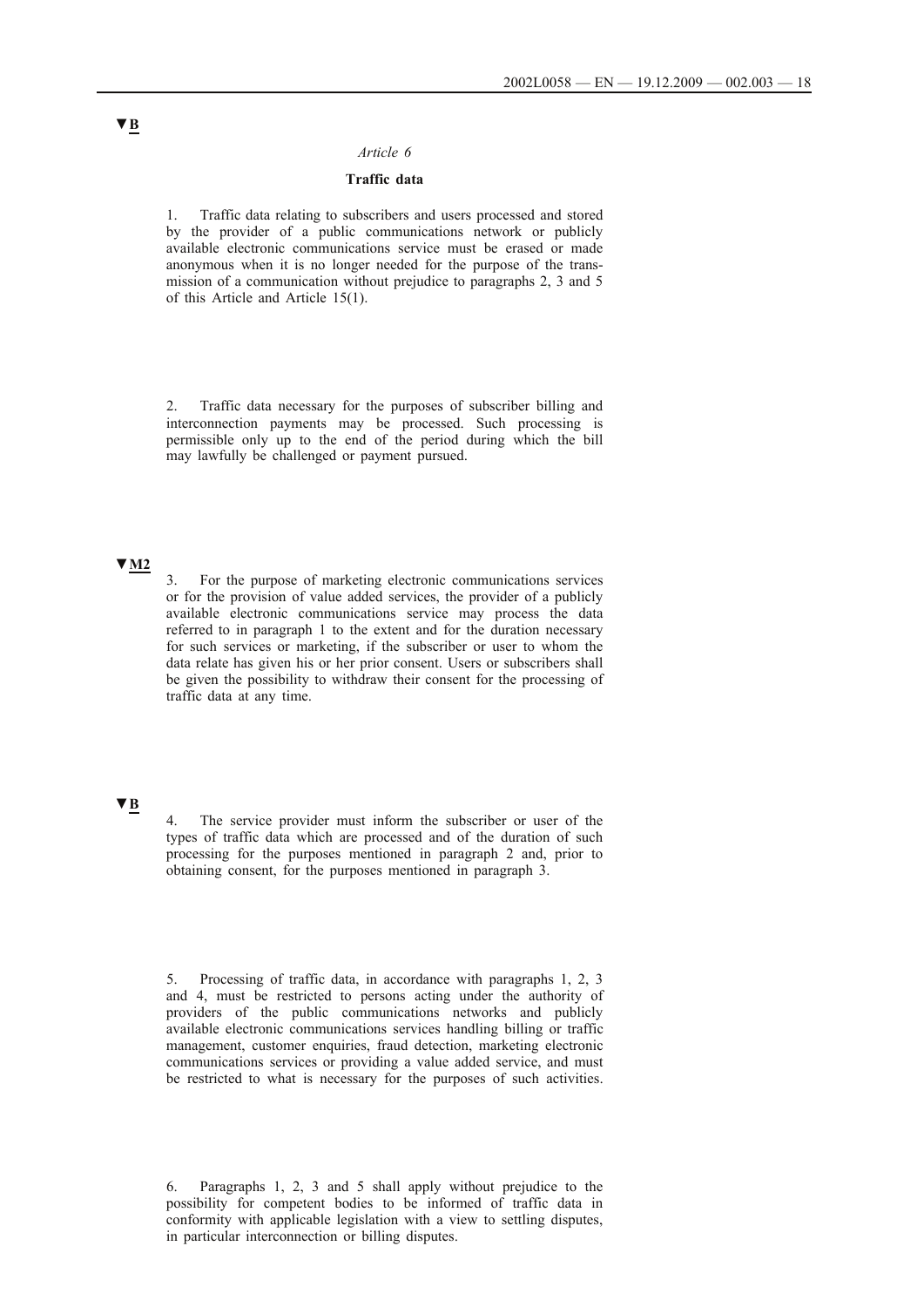### **Itemised billing**

1. Subscribers shall have the right to receive non-itemised bills.

2. Member States shall apply national provisions in order to reconcile the rights of subscribers receiving itemised bills with the right to privacy of calling users and called subscribers, for example by ensuring that sufficient alternative privacy enhancing methods of communications or payments are available to such users and subscribers.

#### *Article 8*

### **Presentation and restriction of calling and connected line identification**

1. Where presentation of calling line identification is offered, the service provider must offer the calling user the possibility, using a simple means and free of charge, of preventing the presentation of the calling line identification on a per-call basis. The calling subscriber must have this possibility on a per-line basis.

2. Where presentation of calling line identification is offered, the service provider must offer the called subscriber the possibility, using a simple means and free of charge for reasonable use of this function, of preventing the presentation of the calling line identification of incoming calls.

3. Where presentation of calling line identification is offered and where the calling line identification is presented prior to the call being established, the service provider must offer the called subscriber the possibility, using a simple means, of rejecting incoming calls where the presentation of the calling line identification has been prevented by the calling user or subscriber.

4. Where presentation of connected line identification is offered, the service provider must offer the called subscriber the possibility, using a simple means and free of charge, of preventing the presentation of the connected line identification to the calling user.

5. Paragraph 1 shall also apply with regard to calls to third countries originating in the Community. Paragraphs 2, 3 and 4 shall also apply to incoming calls originating in third countries.

6. Member States shall ensure that where presentation of calling and/or connected line identification is offered, the providers of publicly available electronic communications services inform the public thereof and of the possibilities set out in paragraphs 1, 2, 3 and 4.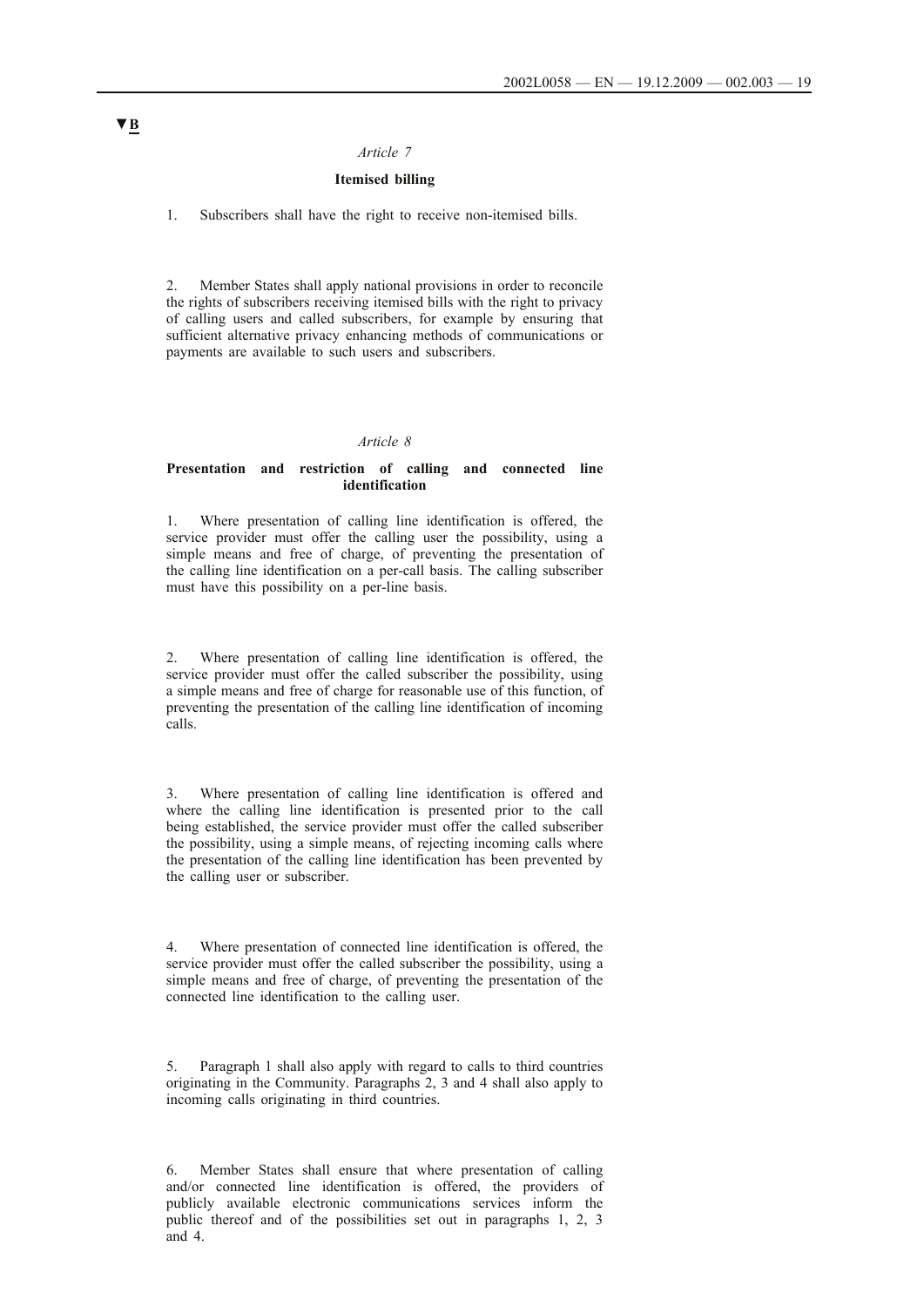### **Location data other than traffic data**

1. Where location data other than traffic data, relating to users or subscribers of public communications networks or publicly available electronic communications services, can be processed, such data may only be processed when they are made anonymous, or with the consent of the users or subscribers to the extent and for the duration necessary for the provision of a value added service. The service provider must inform the users or subscribers, prior to obtaining their consent, of the type of location data other than traffic data which will be processed, of the purposes and duration of the processing and whether the data will be transmitted to a third party for the purpose of providing the value added service. Users or subscribers shall be given the possibility to withdraw their consent for the processing of location data other than traffic data at any time.

2. Where consent of the users or subscribers has been obtained for the processing of location data other than traffic data, the user or subscriber must continue to have the possibility, using a simple means and free of charge, of temporarily refusing the processing of such data for each connection to the network or for each transmission of a communication.

3. Processing of location data other than traffic data in accordance with paragraphs 1 and 2 must be restricted to persons acting under the authority of the provider of the public communications network or publicly available communications service or of the third party providing the value added service, and must be restricted to what is necessary for the purposes of providing the value added service.

#### *Article 10*

#### **Exceptions**

Member States shall ensure that there are transparent procedures governing the way in which a provider of a public communications network and/or a publicly available electronic communications service may override:

(a) the elimination of the presentation of calling line identification, on a temporary basis, upon application of a subscriber requesting the tracing of malicious or nuisance calls. In this case, in accordance with national law, the data containing the identification of the calling subscriber will be stored and be made available by the provider of a public communications network and/or publicly available electronic communications service;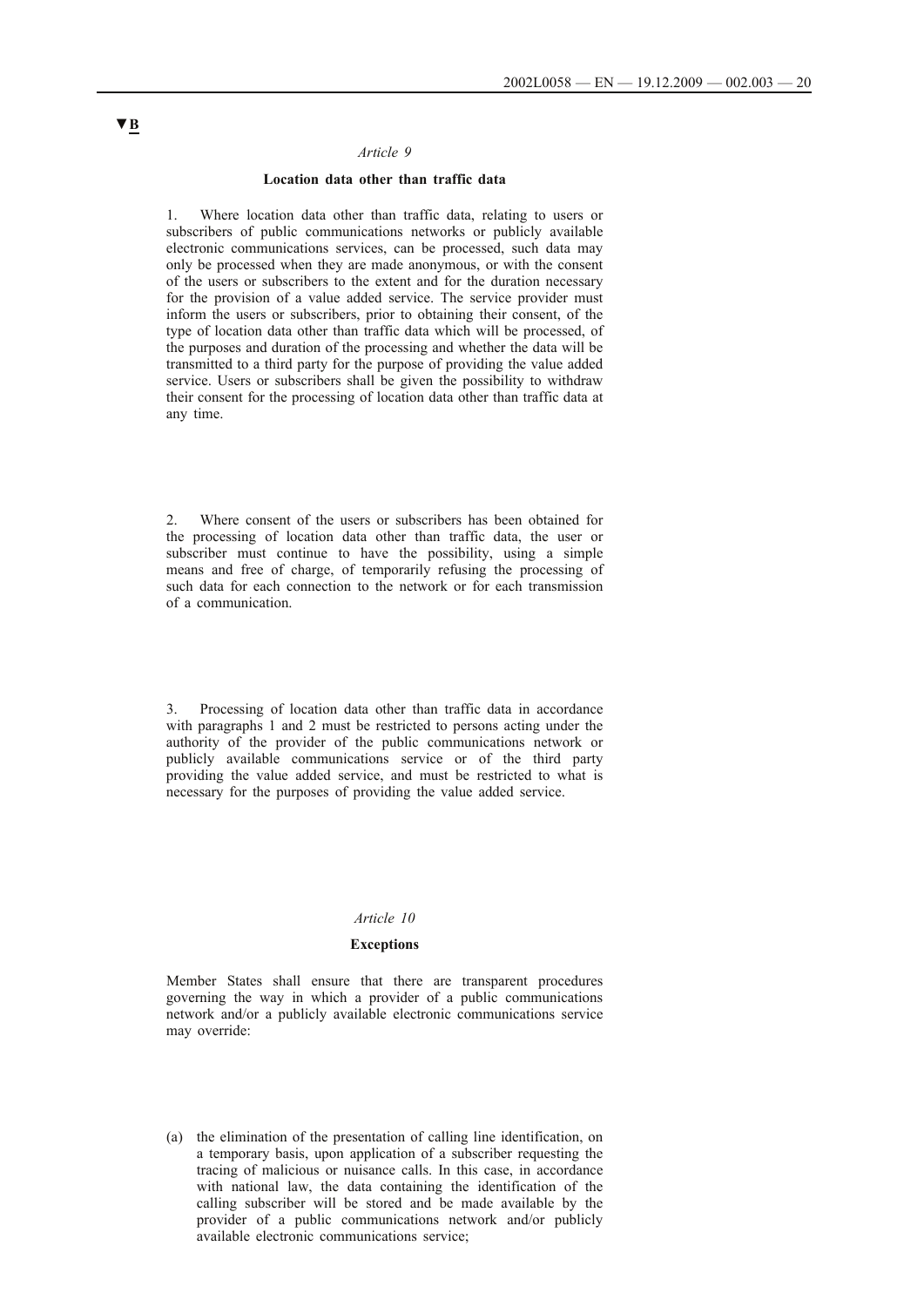(b) the elimination of the presentation of calling line identification and the temporary denial or absence of consent of a subscriber or user for the processing of location data, on a per-line basis for organisations dealing with emergency calls and recognised as such by a Member State, including law enforcement agencies, ambulance services and fire brigades, for the purpose of responding to such calls.

### *Article 11*

#### **Automatic call forwarding**

Member States shall ensure that any subscriber has the possibility, using a simple means and free of charge, of stopping automatic call forwarding by a third party to the subscriber's terminal.

### *Article 12*

### **Directories of subscribers**

1. Member States shall ensure that subscribers are informed, free of charge and before they are included in the directory, about the purpose(s) of a printed or electronic directory of subscribers available to the public or obtainable through directory enquiry services, in which their personal data can be included and of any further usage possibilities based on search functions embedded in electronic versions of the directory.

2. Member States shall ensure that subscribers are given the opportunity to determine whether their personal data are included in a public directory, and if so, which, to the extent that such data are relevant for the purpose of the directory as determined by the provider of the directory, and to verify, correct or withdraw such data. Not being included in a public subscriber directory, verifying, correcting or withdrawing personal data from it shall be free of charge.

Member States may require that for any purpose of a public directory other than the search of contact details of persons on the basis of their name and, where necessary, a minimum of other identifiers, additional consent be asked of the subscribers.

4. Paragraphs 1 and 2 shall apply to subscribers who are natural persons. Member States shall also ensure, in the framework of Community law and applicable national legislation, that the legitimate interests of subscribers other than natural persons with regard to their entry in public directories are sufficiently protected.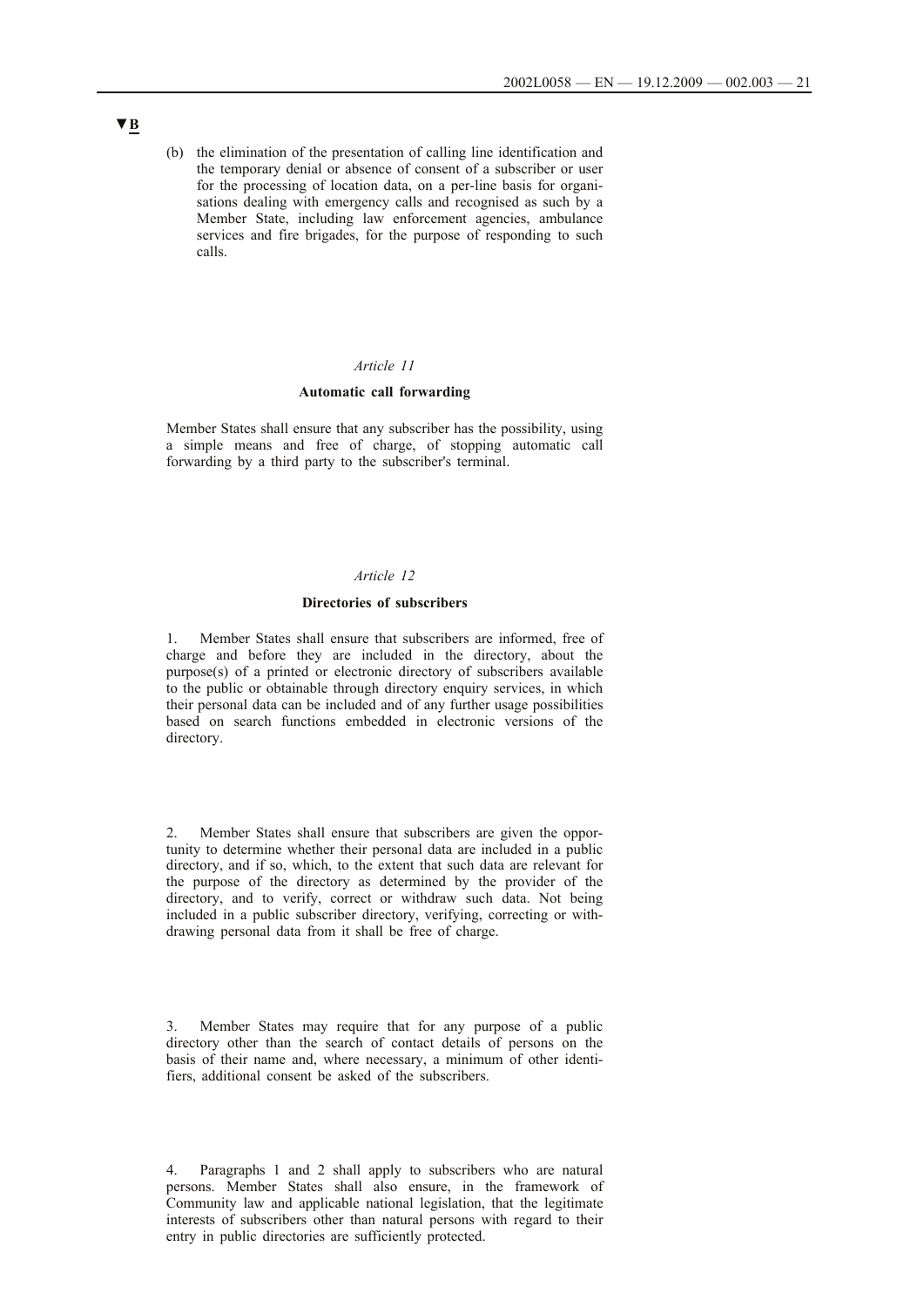### **Unsolicited communications**

1. The use of automated calling and communication systems without human intervention (automatic calling machines), facsimile machines (fax) or electronic mail for the purposes of direct marketing may be allowed only in respect of subscribers or users who have given their prior consent.

2. Notwithstanding paragraph 1, where a natural or legal person obtains from its customers their electronic contact details for electronic mail, in the context of the sale of a product or a service, in accordance with Directive 95/46/EC, the same natural or legal person may use these electronic contact details for direct marketing of its own similar products or services provided that customers clearly and distinctly are given the opportunity to object, free of charge and in an easy manner, to such use of electronic contact details at the time of their collection and on the occasion of each message in case the customer has not initially refused such use.

3. Member States shall take appropriate measures to ensure that unsolicited communications for the purposes of direct marketing, in cases other than those referred to in paragraphs 1 and 2, are not allowed either without the consent of the subscribers or users concerned or in respect of subscribers or users who do not wish to receive these communications, the choice between these options to be determined by national legislation, taking into account that both options must be free of charge for the subscriber or user.

In any event, the practice of sending electronic mail for the purposes of direct marketing which disguise or conceal the identity of the sender on whose behalf the communication is made, which contravene Article 6 of Directive 2000/31/EC, which do not have a valid address to which the recipient may send a request that such communications cease or which encourage recipients to visit websites that contravene that Article shall be prohibited.

5. Paragraphs 1 and 3 shall apply to subscribers who are natural persons. Member States shall also ensure, in the framework of Community law and applicable national legislation, that the legitimate interests of subscribers other than natural persons with regard to unsolicited communications are sufficiently protected.

6. Without prejudice to any administrative remedy for which provision may be made, inter alia, under Article 15a(2), Member States shall ensure that any natural or legal person adversely affected by infringements of national provisions adopted pursuant to this Article and therefore having a legitimate interest in the cessation or prohibition of such infringements, including an electronic communications service provider protecting its legitimate business interests, may bring legal proceedings in respect of such infringements. Member States may

## **▼M2**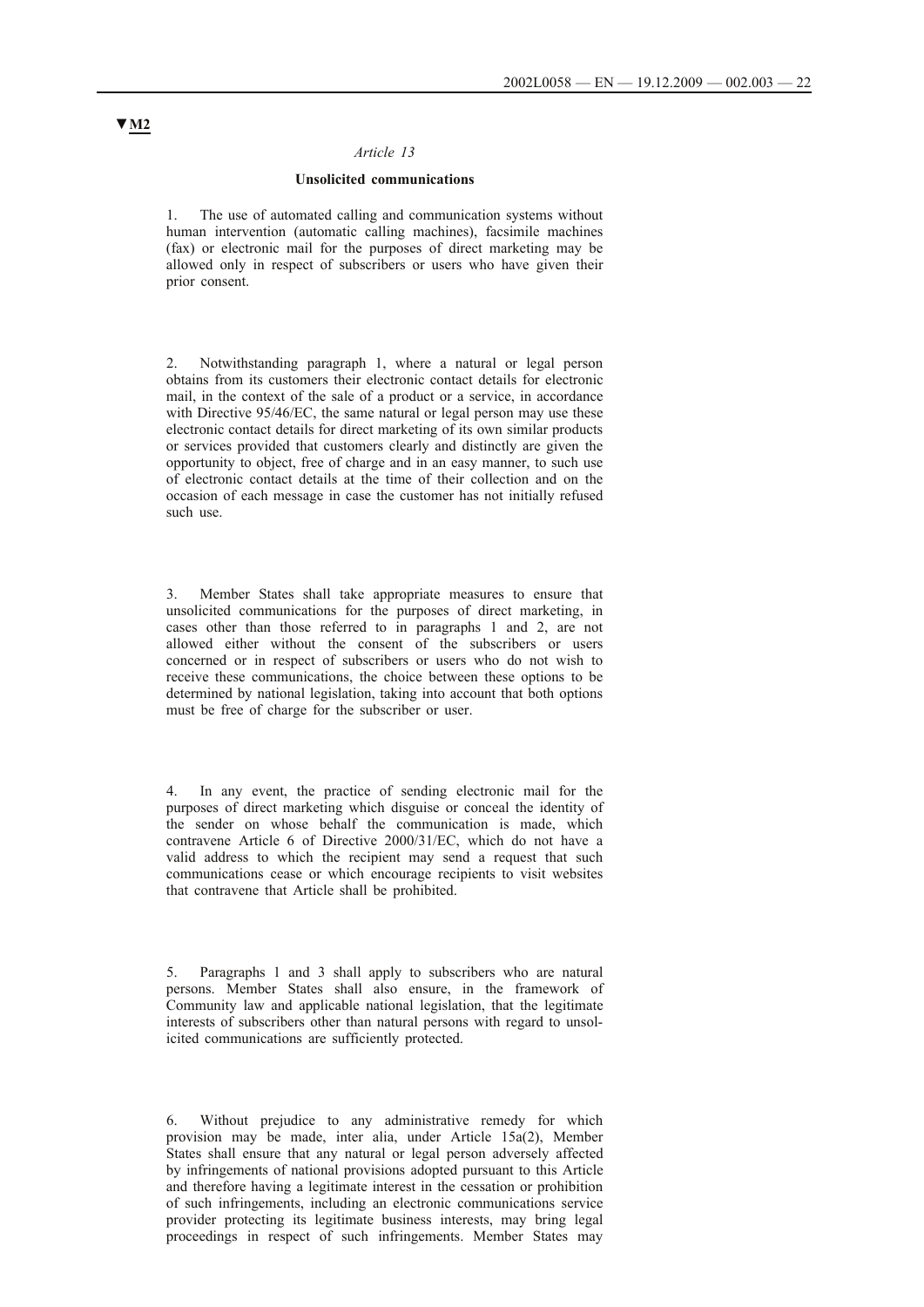### **▼M2**

also lay down specific rules on penalties applicable to providers of electronic communications services which by their negligence contribute to infringements of national provisions adopted pursuant to this Article.

### **▼B**

#### *Article 14*

#### **Technical features and standardisation**

1. In implementing the provisions of this Directive, Member States shall ensure, subject to paragraphs 2 and 3, that no mandatory requirements for specific technical features are imposed on terminal or other electronic communication equipment which could impede the placing of equipment on the market and the free circulation of such equipment in and between Member States.

2. Where provisions of this Directive can be implemented only by requiring specific technical features in electronic communications networks, Member States shall inform the Commission in accordance with the procedure provided for by Directive 98/34/EC of the European Parliament and of the Council of 22 June 1998 laying down a procedure for the provision of information in the field of technical standards and regulations and of rules on information society services (1).

3. Where required, measures may be adopted to ensure that terminal equipment is constructed in a way that is compatible with the right of users to protect and control the use of their personal data, in accordance with Directive 1999/5/EC and Council Decision 87/95/EEC of 22 December 1986 on standardisation in the field of information technology and communications (2).

### **▼M2**

### *Article 14a*

#### **Committee procedure**

1. The Commission shall be assisted by the Communications Committee established by Article 22 of Directive 2002/21/EC (Framework Directive).

2. Where reference is made to this paragraph, Article  $5a(1)$  to (4) and Article 7 of Decision 1999/468/EC shall apply, having regard to the provisions of Article 8 thereof.

3. Where reference is made to this paragraph, Article  $5a(1)$ ,  $(2)$ ,  $(4)$ and (6) and Article 7 of Decision 1999/468/EC shall apply, having regard to the provisions of Article 8 thereof.

 $(1)$  OJ L 204, 21.7.1998, p. 37. Directive as amended by Directive 98/48/EC (OJ L 217, 5.8.1998, p. 18).

<sup>(2)</sup> OJ L 36, 7.2.1987, p. 31. Decision as last amended by the 1994 Act of Accession.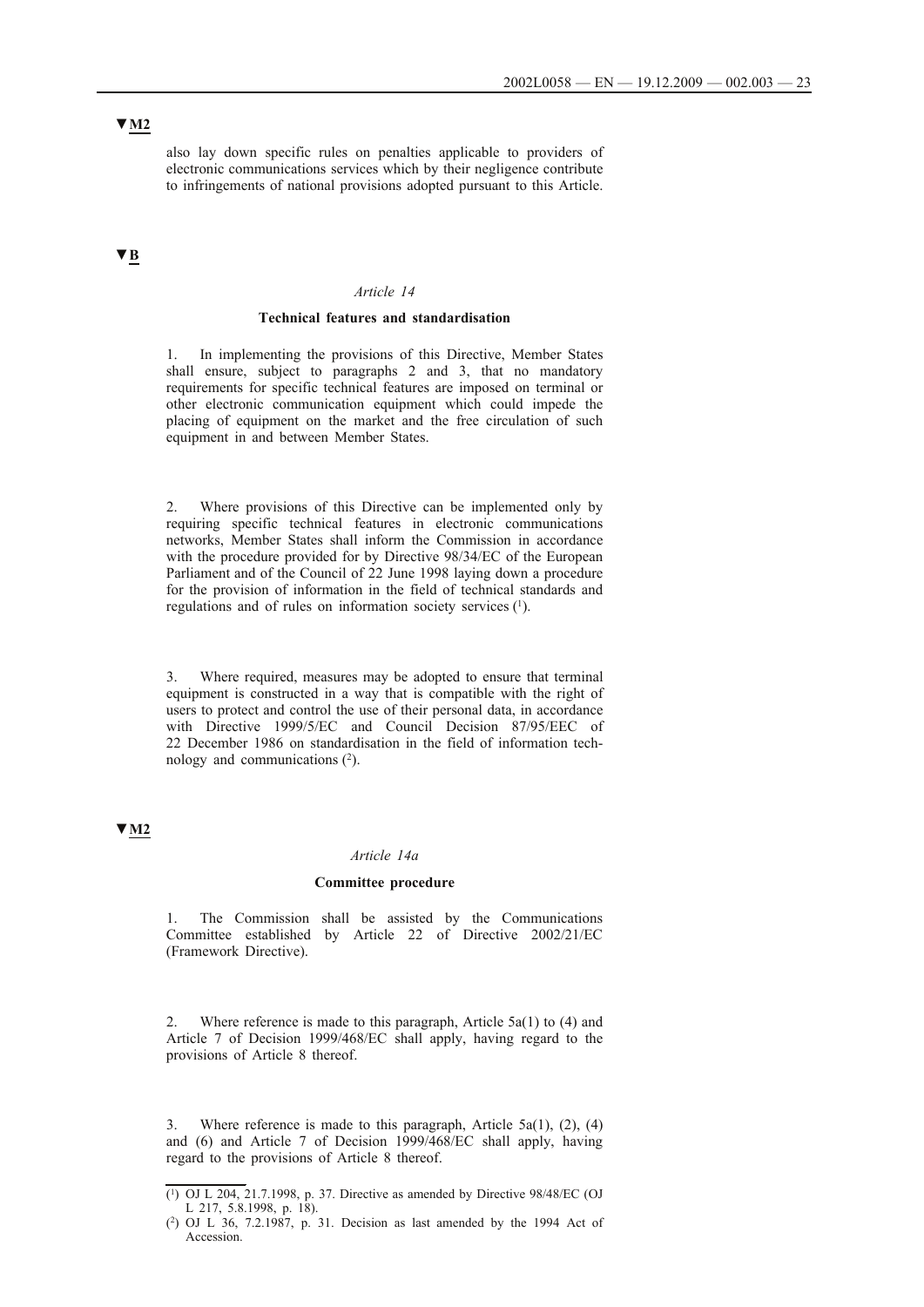### **Application of certain provisions of Directive 95/46/EC**

1. Member States may adopt legislative measures to restrict the scope of the rights and obligations provided for in Article 5, Article 6, Article  $8(1)$ ,  $(2)$ ,  $(3)$  and  $(4)$ , and Article 9 of this Directive when such restriction constitutes a necessary, appropriate and proportionate measure within a democratic society to safeguard national security (i.e. State security), defence, public security, and the prevention, investigation, detection and prosecution of criminal offences or of unauthorised use of the electronic communication system, as referred to in Article 13(1) of Directive 95/46/EC. To this end, Member States may, *inter alia*, adopt legislative measures providing for the retention of data for a limited period justified on the grounds laid down in this paragraph. All the measures referred to in this paragraph shall be in accordance with the general principles of Community law, including those referred to in Article 6(1) and (2) of the Treaty on European Union.

## **▼M1**

1a. Paragraph 1 shall not apply to data specifically required by Directive 2006/24/EC of the European Parliament and of the Council of 15 March 2006 on the retention of data generated or processed in connection with the provision of publicly available electronic communications services or of public communications networks  $(1)$  to be retained for the purposes referred to in Article 1(1) of that Directive.

### **▼M2**

1b. Providers shall establish internal procedures for responding to requests for access to users' personal data based on national provisions adopted pursuant to paragraph 1. They shall provide the competent national authority, on demand, with information about those procedures, the number of requests received, the legal justification invoked and their response.

## **▼B**

2. The provisions of Chapter III on judicial remedies, liability and sanctions of Directive 95/46/EC shall apply with regard to national provisions adopted pursuant to this Directive and with regard to the individual rights derived from this Directive.

3. The Working Party on the Protection of Individuals with regard to the Processing of Personal Data instituted by Article 29 of Directive 95/46/EC shall also carry out the tasks laid down in Article 30 of that Directive with regard to matters covered by this Directive, namely the protection of fundamental rights and freedoms and of legitimate interests in the electronic communications sector.

 $\overline{(^1)}$  OJ L 105, 13.4.2006, p. 54.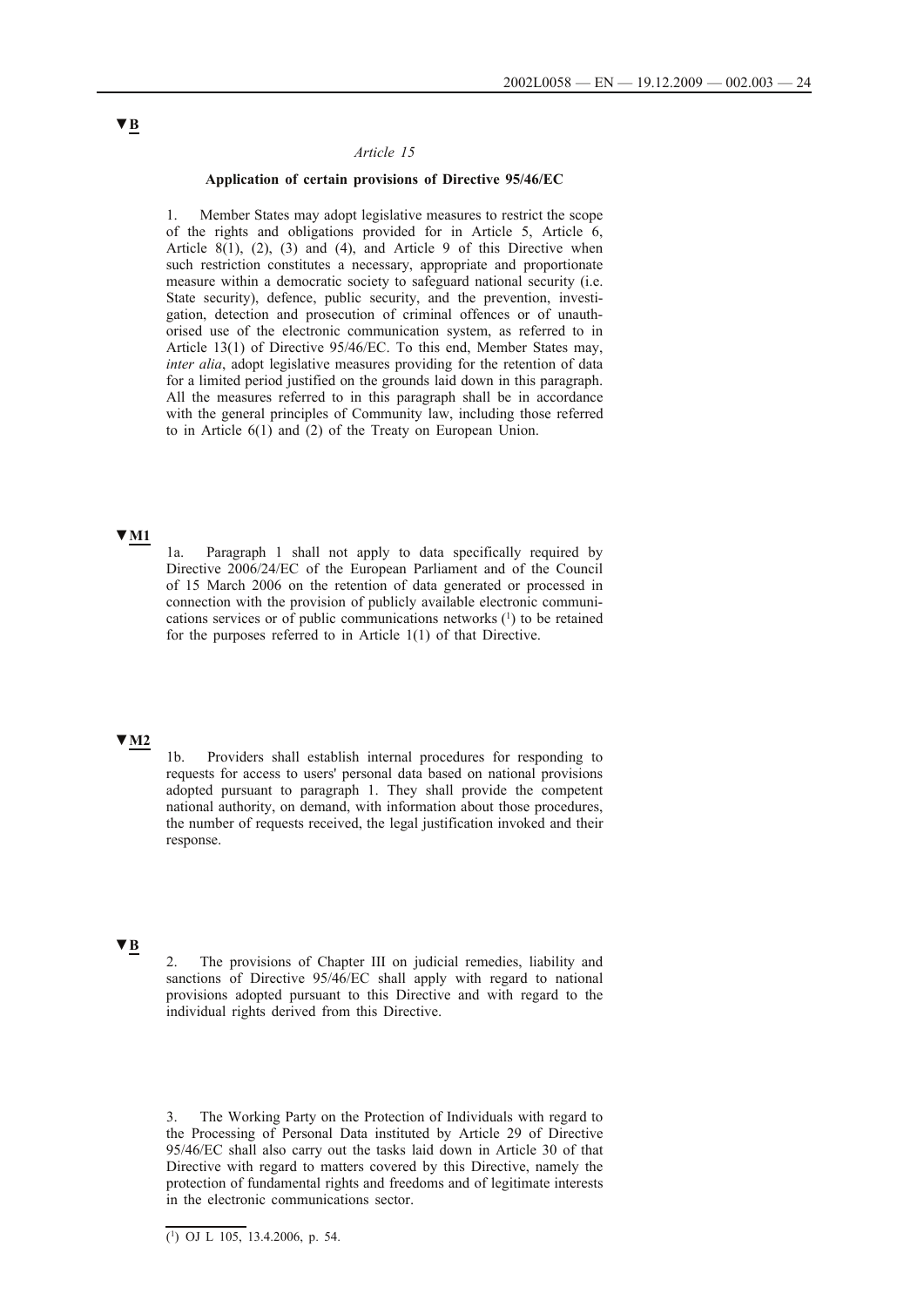#### *Article 15a*

#### **Implementation and enforcement**

1. Member States shall lay down the rules on penalties, including criminal sanctions where appropriate, applicable to infringements of the national provisions adopted pursuant to this Directive and shall take all measures necessary to ensure that they are implemented. The penalties provided for must be effective, proportionate and dissuasive and may be applied to cover the period of any breach, even where the breach has subsequently been rectified. The Member States shall notify those provisions to the Commission by 25 May 2011, and shall notify it without delay of any subsequent amendment affecting them.

2. Without prejudice to any judicial remedy which might be available, Member States shall ensure that the competent national authority and, where relevant, other national bodies have the power to order the cessation of the infringements referred to in paragraph 1.

3. Member States shall ensure that the competent national authority and, where relevant, other national bodies have the necessary investigative powers and resources, including the power to obtain any relevant information they might need to monitor and enforce national provisions adopted pursuant to this Directive.

4. The relevant national regulatory authorities may adopt measures to ensure effective cross-border cooperation in the enforcement of the national laws adopted pursuant to this Directive and to create harmonised conditions for the provision of services involving crossborder data flows.

The national regulatory authorities shall provide the Commission, in good time before adopting any such measures, with a summary of the grounds for action, the envisaged measures and the proposed course of action. The Commission may, having examined such information and consulted ENISA and the Working Party on the Protection of Individuals with regard to the Processing of Personal Data established by Article 29 of Directive 95/46/EC, make comments or recommendations thereupon, in particular to ensure that the envisaged measures do not adversely affect the functioning of the internal market. National regulatory authorities shall take the utmost account of the Commission's comments or recommendations when deciding on the measures.

### **▼B**

#### *Article 16*

#### **Transitional arrangements**

1. Article 12 shall not apply to editions of directories already produced or placed on the market in printed or off-line electronic form before the national provisions adopted pursuant to this Directive enter into force.

### **▼M2**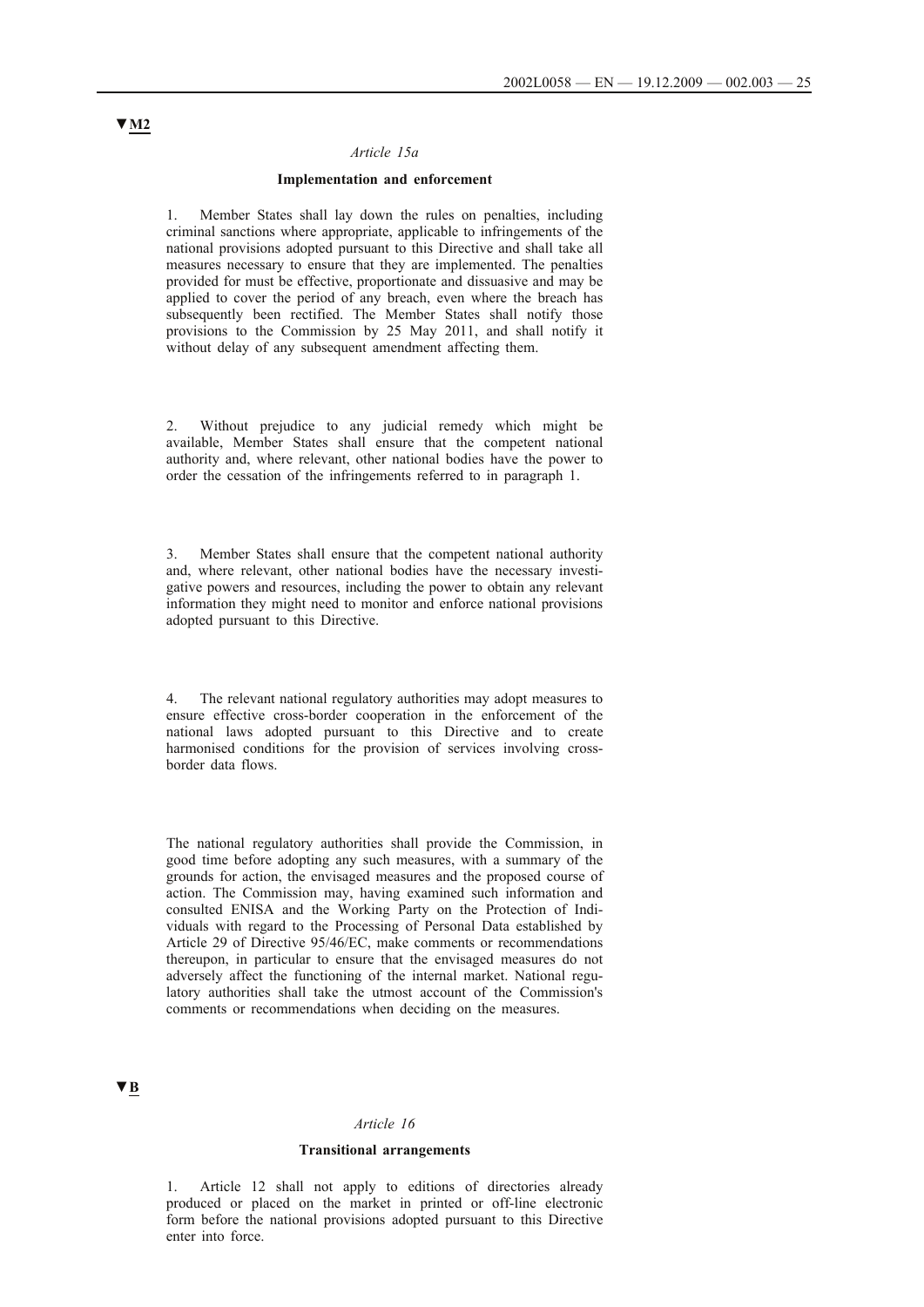2. Where the personal data of subscribers to fixed or mobile public voice telephony services have been included in a public subscriber directory in conformity with the provisions of Directive 95/46/EC and of Article 11 of Directive 97/66/EC before the national provisions adopted in pursuance of this Directive enter into force, the personal data of such subscribers may remain included in this public directory in its printed or electronic versions, including versions with reverse search functions, unless subscribers indicate otherwise, after having received complete information about purposes and options in accordance with Article 12 of this Directive.

#### *Article 17*

### **Transposition**

1. Before 31 October 2003 Member States shall bring into force the provisions necessary to comply with this Directive. They shall forthwith inform the Commission thereof.

When Member States adopt those provisions, they shall contain a reference to this Directive or be accompanied by such a reference on the occasion of their official publication. The methods of making such reference shall be laid down by the Member States.

2. Member States shall communicate to the Commission the text of the provisions of national law which they adopt in the field governed by this Directive and of any subsequent amendments to those provisions.

#### *Article 18*

### **Review**

The Commission shall submit to the European Parliament and the Council, not later than three years after the date referred to in Article 17(1), a report on the application of this Directive and its impact on economic operators and consumers, in particular as regards the provisions on unsolicited communications, taking into account the international environment. For this purpose, the Commission may request information from the Member States, which shall be supplied without undue delay. Where appropriate, the Commission shall submit proposals to amend this Directive, taking account of the results of that report, any changes in the sector and any other proposal it may deem necessary in order to improve the effectiveness of this Directive.

### *Article 19*

#### **Repeal**

Directive 97/66/EC is hereby repealed with effect from the date referred to in Article 17(1).

References made to the repealed Directive shall be construed as being made to this Directive.